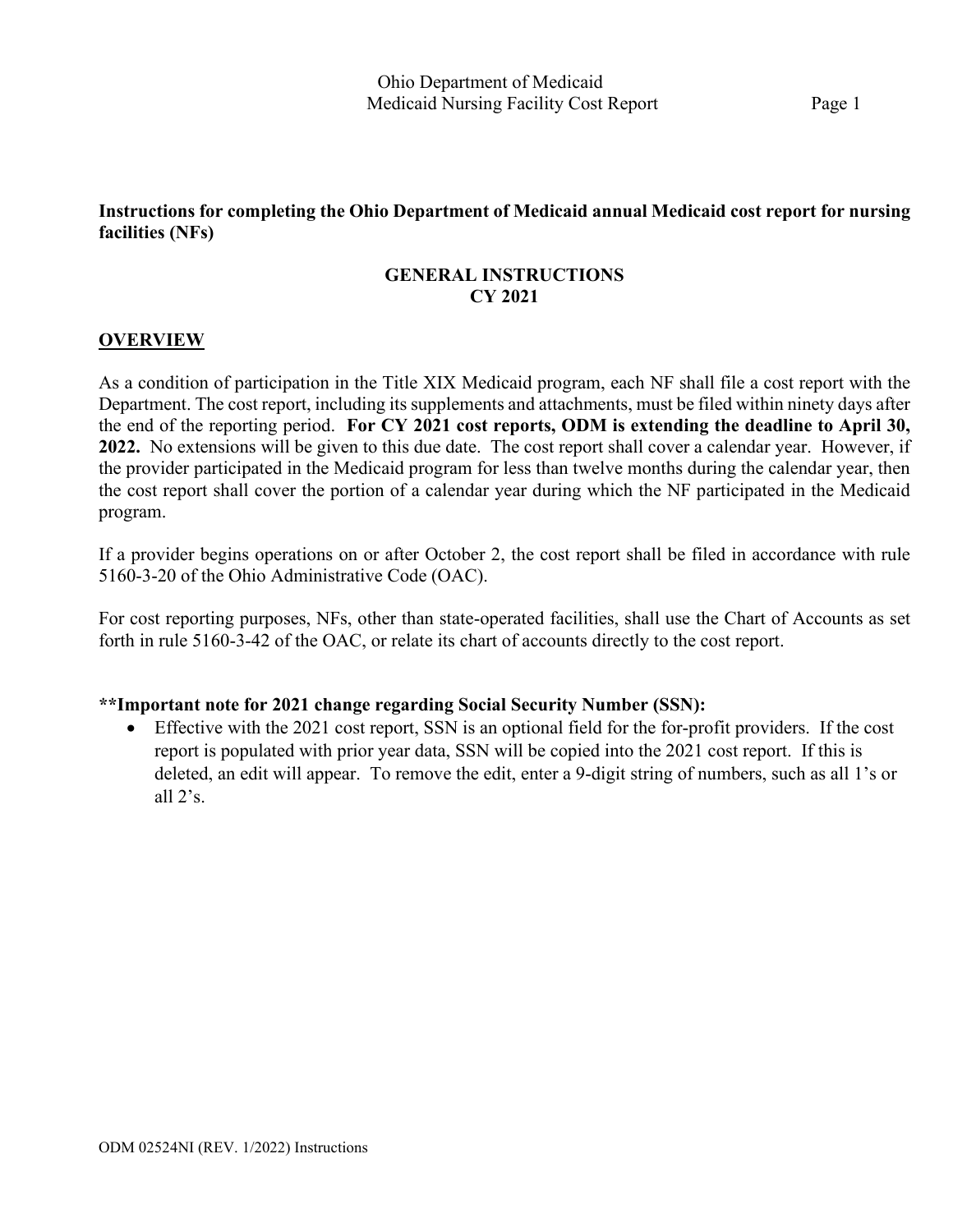# **ELECTRONIC SUBMISSION OF THE MEDICAID COST REPORT**

In accordance with the OAC, all providers are required to use the electronic cost report submission process. Providers should use the Department-sponsored computer software for electronic submission of the cost report.

# **FILING REQUIREMENTS**

A complete and adequate Medicaid cost report must be filed with the Department before **April 30, 2022**. Pursuant to Ohio Revised Code (ORC) section 5165.10, a provider whose cost report is filed or postmarked after this date, is subject to a reduction of their per diem rate in the amount of two dollars (\$2.00) per resident day, adjusted for inflation. The late file period will begin at the start of the thirty-day termination period and continue until the complete and adequate cost report is received by the Department or the facility is terminated from the Medicaid program.

# **Given the extension to the filing deadline, no extension requests will be approved for CY 2021 cost report.**

In the absence of a timely filed complete and adequate cost report, a provider will be notified by the Department of its failure to file a complete and adequate cost report and will be given thirty days to file the appropriate cost report and attachments. During this thirty-day period, the late filing rate reduction described previously will be assessed. If a provider fails to submit a complete and adequate cost report within this time period, its Medicaid provider agreement will be terminated according to section 5165.106 of the ORC.

# **REASONABLE COST**

Please read all instructions carefully before completing the cost report.

Reasonable cost takes into account direct, ancillary/support, capital and tax costs of providers of services, including normal standby costs. Departmental regulations regarding the reasonable and allowable costs are contained in Chapter 5160-3 of the OAC. In addition, the following additional provisions establish guidelines and procedures to be used in determining reasonable costs for services rendered by NFs:

- Ohio Revised Code and uncodified state law,
- Regulations (OAC) promulgated by the Department and codified in accordance with state law,
- Principles of reimbursement for provider costs with related policies described in the Centers for Medicare and Medicaid Services (CMS) Publication 15-1,
- Principles of reimbursement for provider costs with related policies described in the Code of Federal Regulations (CFR), Title 42, Part 413.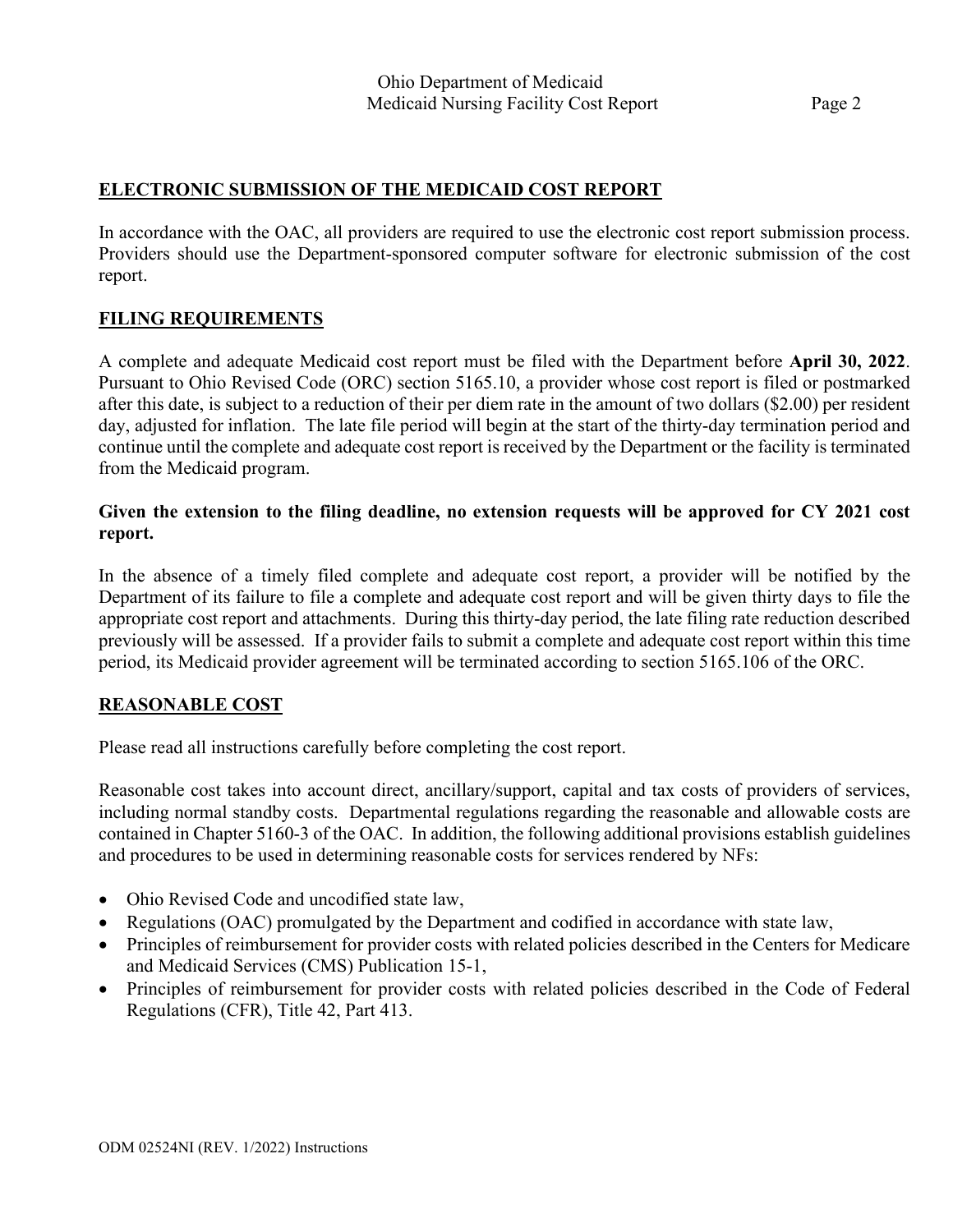# **ROUTINE SERVICES**

The OAC lists covered services for all providers who serve NF residents. The OAC delineates services reimbursed through the cost reporting mechanism of NFs, and the costs directly billed to Medicaid by service providers other than NFs.

# **ACCOUNTING BASIS**

Except for county-operated facilities that operate on a cash method of accounting, all providers are required to submit cost data on an accrual basis of accounting. County-operated facilities that utilize the cash method of accounting may submit cost data on a cash basis.

# **OHIO MEDICAID COST REPORT FORMS**

The Ohio Medicaid nursing facility cost report is designed to provide statistical and financial data, and disclosure statements as required by federal and state rules. Exhibits to the cost report are part of the documents that may be required to file a complete cost report. Each exhibit to the cost report must be identified and cross-referenced to the appropriate schedule(s). Please refer to Attachment 3 for instruction on the use of exhibits.

# **COST REPORT SCHEDULES**

The provider must complete the information requested on each cost report schedule. Except for the cost report schedules and attachments listed below, responses such as "Not Applicable," "N/A," "Same as Above," "Available upon request," or "Available at the time of Audit," will result in the cost report being deemed incomplete or inadequate. Pursuant to sections 5165.10 and 5165.106 of the ORC, an incomplete or an inadequate cost report is subject to a rate reduction of \$2.00 per resident per day, adjusted for inflation, as well as proposed termination of the provider agreement.

# **TABLE OF COST REPORT SCHEDULES**

| Cost                    |                                                        | Page          |
|-------------------------|--------------------------------------------------------|---------------|
| <b>Report Schedules</b> | <b>Title</b>                                           | <b>Number</b> |
| Schedule A, Page 1      | <b>Identification and Statistical Data</b>             | Page 1        |
| Schedule A, Page 2      | Chain Home Office/Certification by Officer of Provider | Page 2        |
| Schedule A-1            | Summary of Inpatient Days                              | Page 3        |
| Schedule A-2            | Determination of Medicare Part B Costs to Offset       | Page 4        |
| Schedule A-3            | <b>Summary of Costs</b>                                | Page 5        |
| Schedule B-1            | <b>Tax Costs</b>                                       | Page 6        |
| Schedule B-2            | Direct Care Costs                                      | Pages $7-8$   |
| Schedule C              | <b>Ancillary/Support Costs</b>                         | Pages $9-11$  |
| Schedule C-1            | Administrators' Compensation                           | Page 12       |
| Schedule C-2            | <b>Owners'/Relatives' Compensation</b>                 | Pages $13-14$ |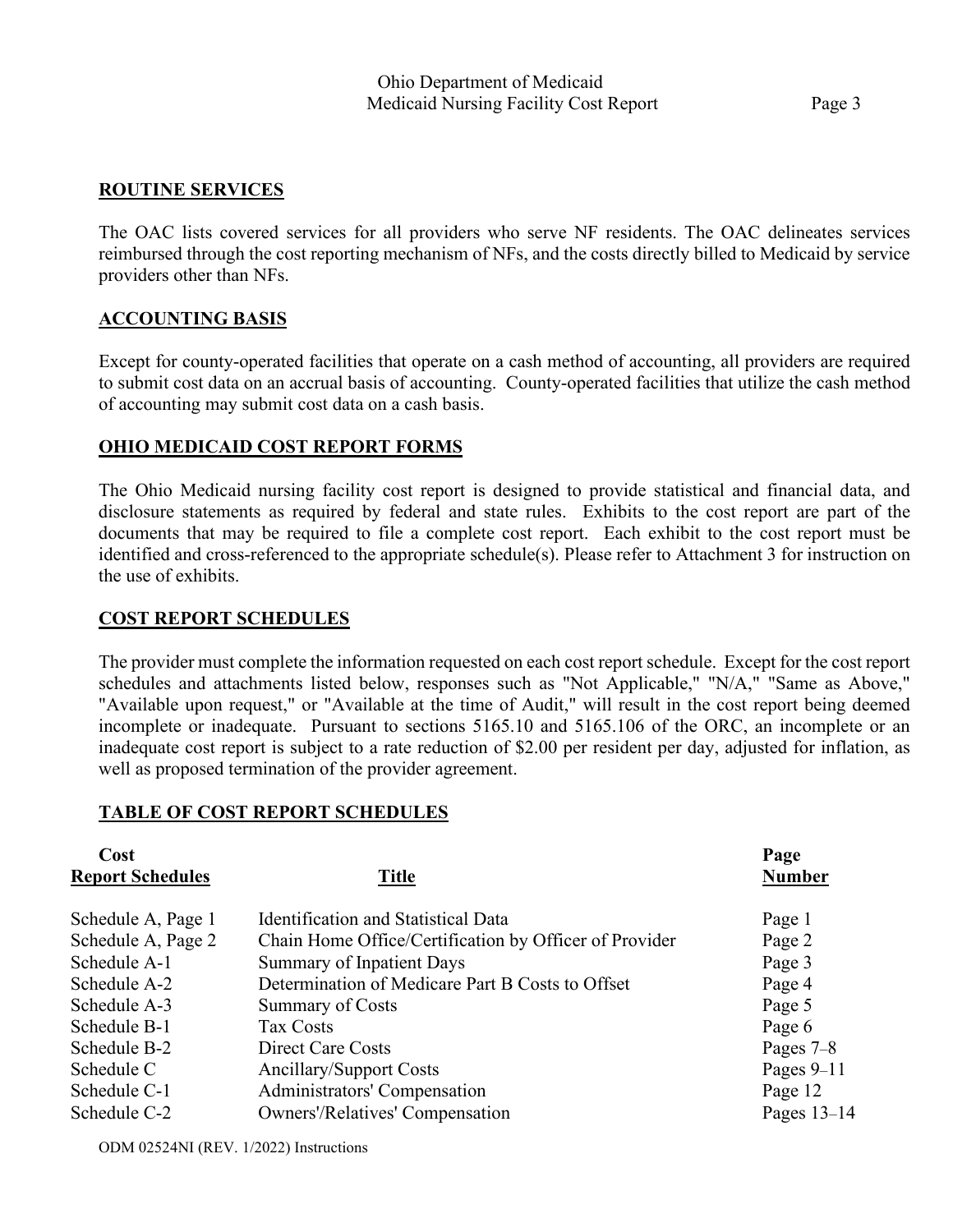| Schedule C-3  | Cost of Services from Related Parties          | Pages $15-17$ |
|---------------|------------------------------------------------|---------------|
| Schedule D    | Capital Costs                                  | Page 18       |
| Schedule D-1  | Analysis of Property, Plant and Equipment      | Page 19       |
| Schedule D-2  | Capital Additions and/or Deletions             | Page 20       |
| Schedule E    | <b>Balance Sheet</b>                           | Page 21       |
| Schedule E-1  | <b>Equity Capital of Proprietary Providers</b> | Page 22       |
| Attachment 1  | Revenue Trial Balance                          | Pages $23-25$ |
| Attachment 2  | <b>Adjustment to Trial Balance</b>             | Page 26       |
| Attachment 3  | Medicaid Cost Report Supplemental Information  | Page 27       |
| Attachment 6  | Wage and Hours Survey                          | Pages 28-29   |
| Attachment 7  | Addendum for Disputed Costs                    | Page 30       |
| Attachment 8  | <b>Employee Retention Rate</b>                 | Page 31       |
| Attachment 12 | <b>Related COVID Costs and Revenues</b>        | Page 32       |
| Attachment 13 | <b>HCIC</b> Inpatient Days                     | Page 33       |
| Attachment 14 | <b>Related HCIC Costs and Revenues</b>         | Page 34       |
|               |                                                |               |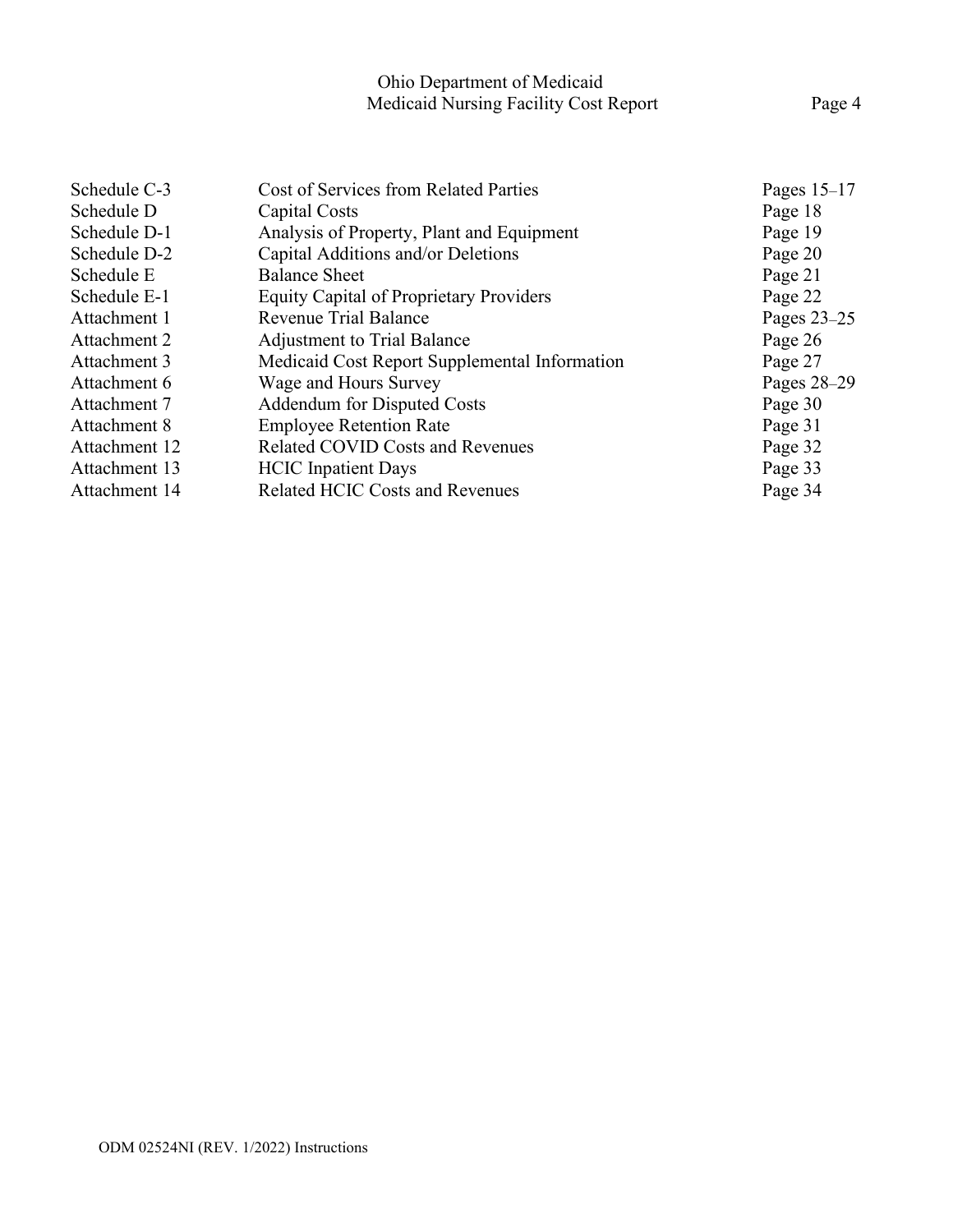# **COST REPORT INSTRUCTIONS**

The following cost report instructions are in the order of schedule completion sequence.

- All expenses are to be rounded to the nearest dollar.
- All dates should contain eight digits and be formatted as follows: Month-Day-Year (MM-DD-YYYY).
- All date fields are denoted as From/Through or Beginning/Ending.

Example: January 1, (20CY) should be recorded as 010120CY (zero, one, zero, one, 20CY).

|     | <b>Sequence and Procedures for Completing Cost Report</b>       | <b>Cost Report</b><br><b>Page Number</b> |
|-----|-----------------------------------------------------------------|------------------------------------------|
| 1.  | Schedule A, Page 1 of 2, Identification                         | $\mathbf{1}$                             |
| 2.  | Schedule A-1                                                    | $\overline{3}$                           |
| 3.  | Schedule A, Page 1 of 2, statistical data line 1 through line 8 | 1                                        |
| 4.  | Attachment 1                                                    | $23 - 25$                                |
| 5.  | Schedule A-2                                                    | 4                                        |
| 6.  | Schedule B-1 (columns 1 through 3)                              | 6                                        |
| 7.  | Schedule B-2 (columns 1 through 3)                              | $7 - 8$                                  |
| 8.  | Schedule C (columns 1 through 3)                                | $9 - 11$                                 |
| 9.  | Schedule D-1                                                    | 19                                       |
| 10. | Schedule D-2                                                    | 20                                       |
| 11. | Schedule D (column 3)                                           | 18                                       |
| 12. | Attachment 2                                                    | 26                                       |
| 13. | Schedules B-1, B-2, C and D (columns $4-7$ )                    | $6-11, 18$                               |
| 14. | Schedule C-1                                                    | 12                                       |
| 15. | Schedule C-2                                                    | $13 - 14$                                |
| 16. | Schedule C-3                                                    | $15 - 17$                                |
| 17. | Schedule E                                                      | 21                                       |
| 18. | Schedule E-1                                                    | 22                                       |
| 19. | Schedule A-3                                                    | 5                                        |
| 20. | Attachment 6                                                    | $28 - 29$                                |
| 21. | Attachment 7                                                    | 30                                       |
| 22. | Attachment 8                                                    | 31                                       |
| 23. | Attachment 3                                                    | 27                                       |
| 24. | Schedule A, Page 2 of 2                                         | $\overline{2}$                           |
| 25. | Attachment 12                                                   | 32                                       |
| 26. | Attachment 13                                                   | 33                                       |
| 27. | Attachment 14                                                   | 34                                       |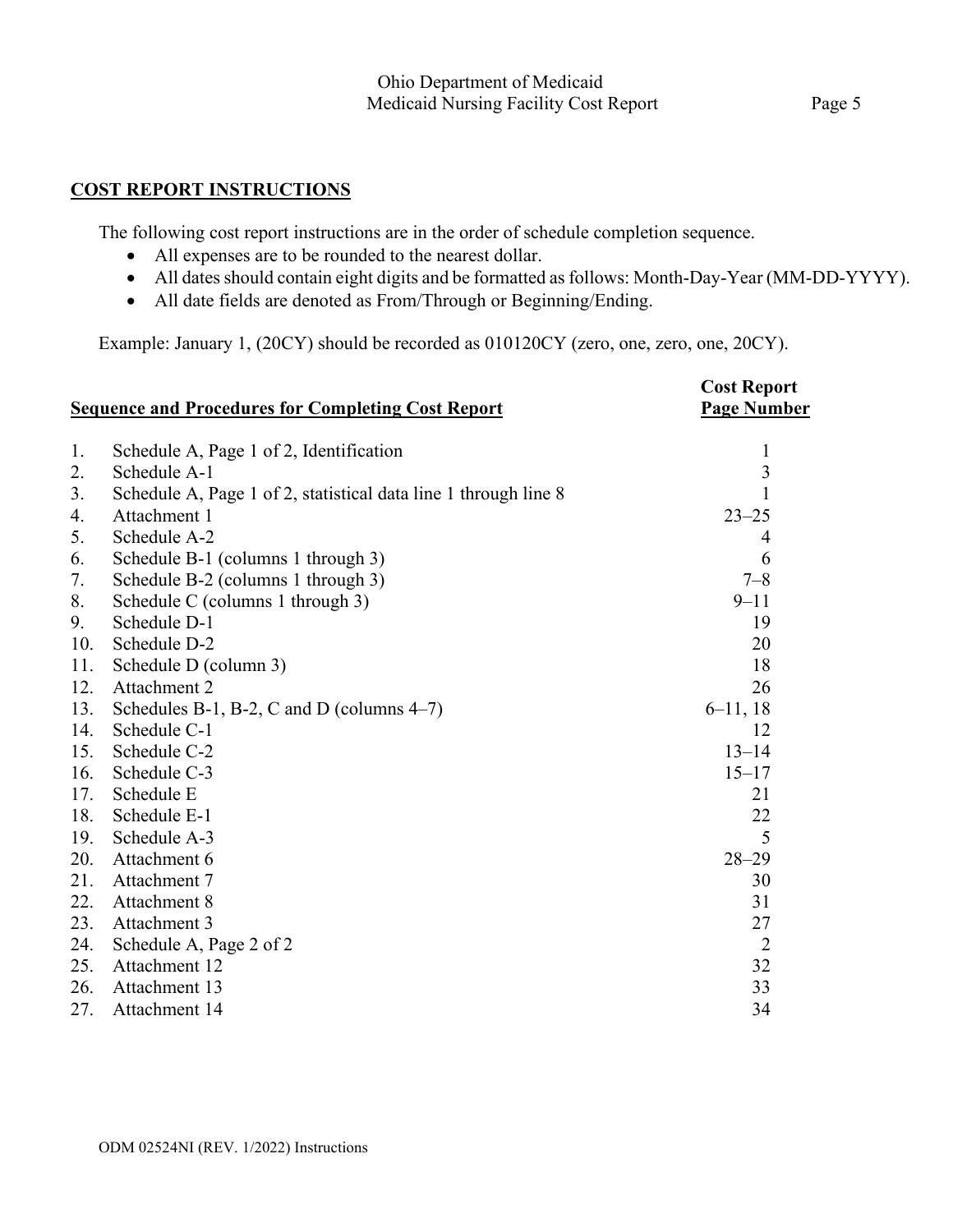# **1. Schedule A, Page 1 of 2** – **Identification and Statistical Data**

# **INTRODUCTION:**

The various cost report types are explained below. Except for 4.1, Year End cost report, all cost report types must be accompanied with a cover letter explaining the reason for filing the cost report information. An explanation of the cost report types is as follows:

| $4.1 - Year$ End     | Cost reports by providers with continued Medicaid participation having ending<br>dates of December 31, pursuant to Ohio Administrative Code.                                                               |
|----------------------|------------------------------------------------------------------------------------------------------------------------------------------------------------------------------------------------------------|
| $4.2$ – New Facility | For facilities new to the Medicaid program, where the actual cost of operations<br>is reported for the first three (3) full calendar months, which includes the date<br>of certification, pursuant to OAC. |
| $4.5 - Final$        | For the final cost report of a provider who has experienced a change of operator<br>pursuant to OAC.                                                                                                       |
| $4.6$ – Amended      | For cost reports that are filed after the fiscal year rate setting and correct errors<br>of the cost report used to establish the fiscal year rate, pursuant to OAC.                                       |

## **Facility Identification**

**Provider Name (DBA)** – Enter the "doing business as" (DBA) name of the facility as it is registered with the Ohio Secretary of State.

**National Provider Identifier (NPI)** – Enter the NPI.

**Medicaid Provider Number** – Enter the seven-digit Medicaid provider number as it appears on the Medicaid provider agreement.

**CMS Certification Number (CCN), formerly the Medicare Provider Number** – Enter the six-digit CCN furnished by the Ohio Department of Health (ODH) or CMS. CCNs are assigned to each facility regardless of the facility's Medicare certification status. The CCN also appears on the Medicaid provider agreement.

**Complete Facility Address** – Enter the address of the facility. Include city and ZIP code where the facility is physically located.

**Federal ID Number** – Enter the Federal Tax Identification Number as it is reported to the United States Internal Revenue Service.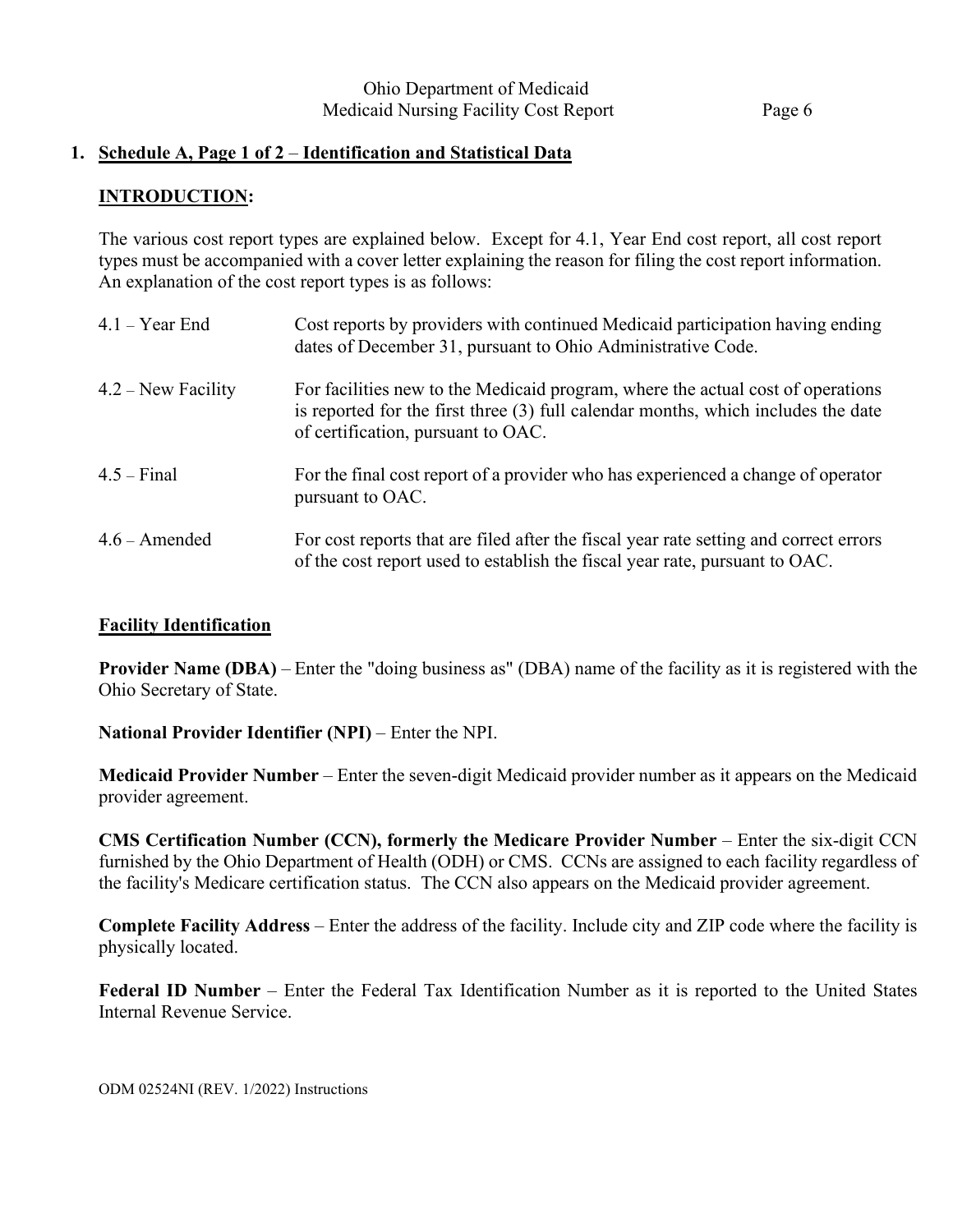**ODH ID Number** – Enter the Ohio Department of Health (ODH) 4-digit home number, also referred to by ODH as the "Fac ID" Number.

**County** – Enter the Ohio county in which the facility is physically located.

# **Period Covered by the Cost Report**

This is a twelve-month period ending December thirty-first unless another period has been designated by the Department. New facilities, closed facilities, or exiting or entering operators as a result of a change of provider must indicate the time period of Medicaid participation.

# **Provider Legal Entity Identification**

Name and address of provider of NF services. Enter the legal business name for the provider of this facility as reported to the IRS for tax purposes, and as it appears on the Medicaid provider agreement. Furnish the address of this legal entity.

# **Type of Control of Provider**

Check the category that describes the form of business, nonprofit entity, or government organization under which the facility is operated. For non-government organizations this corresponds with the way the operator legal entity is registered with the Ohio Secretary of State. If item 1.4, 2.6 or 3.6 "Other (specify)" is checked, the provider must identify that specific type of control. Descriptions for the control types are furnished below.

# **For Profit**

**Sole Proprietor** – Exclusively owned; Private; Owned by a private individual or corporation under a trademark or patent; Ownership – for profit. In a sole proprietorship, the individual proprietor is subject to full liability (personal assets and business assets) resulting from business acts.

**Partnership** – An association of two or more persons or entities that conducts a business for profit as coowners. A partnership cannot exist beyond the lives of the partners. The partners are taxed as individuals and are personally liable for torts and contractual obligations. Active partners are subject to self-employment tax. Each partner is viewed as the other's agent and traditionally is jointly and severally liable for the tortuous acts of any one of the partners. A contract entered into by two or more persons in which each agrees to furnish a part of the capital and labor for a business enterprise and by which each shares in some fixed proportion in profits and losses.

**General Partnership** – A partnership in which each partner is liable for all partnership debts and obligations in full, regardless of the amount of the individual partner's capital contribution.

ODM 02524NI (REV. 1/2022) Instructions **Limited Partnership** – A partnership in which the business is managed by one or more general partners and is provided with capital by limited partners who do not participate in management, but who share in profits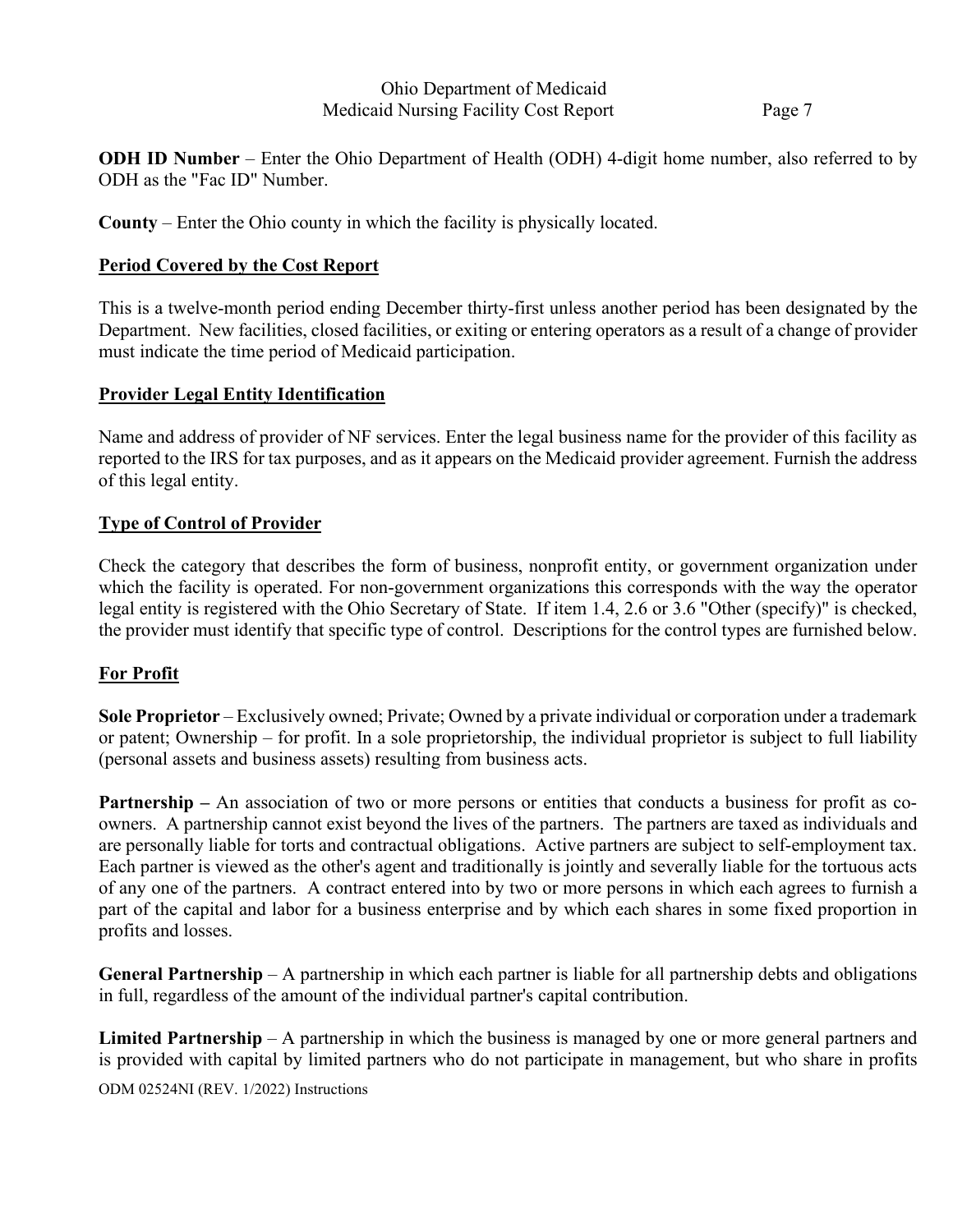and whose individual liability is limited to the amount of their respective capital contributions. A limited partnership is taxed like a partnership but has many of the liability protection aspects of a corporation. To form a limited partnership, a certificate of limited partnership must be executed and filed with the Secretary of State (Secretary of State prescribes the form required). The name of a limited partnership must include the words "Limited Partnership," "L.P.," "Limited," or "Ltd."

**Limited Liability Partnership** – A partnership formed under applicable state statute in which the partnership is liable as an entity for debts and obligations and the partners are not liable personally. This type of partnership must register with the Secretary of State as a limited liability partnership.

**Corporation** – An invisible, intangible, artificial creation of the law existing as a voluntary chartered association of individuals that has most of the rights and duties of natural persons but with perpetual existence and limited liability. Any person, singly or jointly with others, and without regard to residence, domicile or state of incorporation may form a corporation. A "person" includes any corporation, partnership, unincorporated society or association and two or more persons having a joint or common interest.

**Publicly Traded Company** – A company issuing [stocks](http://financial-dictionary.thefreedictionary.com/Stocks) that are [traded](http://financial-dictionary.thefreedictionary.com/Trades) on the open [market,](http://financial-dictionary.thefreedictionary.com/Market) either on a [stock](http://financial-dictionary.thefreedictionary.com/Stock+Exchange)  [exchange](http://financial-dictionary.thefreedictionary.com/Stock+Exchange) or on the [over-the-counter](http://financial-dictionary.thefreedictionary.com/Over-the-Counter) market. Individual and institutional [shareholders](http://financial-dictionary.thefreedictionary.com/Shareholders) constitute the [owners](http://financial-dictionary.thefreedictionary.com/Owners) of a publicly traded company in proportion to the amount of stock they own as a percentage of all [outstanding](http://financial-dictionary.thefreedictionary.com/Outstanding+Stock)  [stock.](http://financial-dictionary.thefreedictionary.com/Outstanding+Stock)

Limited Liability Company – An unincorporated company formed under applicable state statute whose members cannot be held liable for the acts, debts, or obligations of the company and that may elect to be taxed as a partnership. A limited liability company may be formed in Ohio by any person without regard to residence, domicile or state or organization. The entity is formed when one or more persons or their authorized representatives signs and files articles of organization with the Secretary of State. The name of the limited liability company must include the words "limited liability company," "LLC," "L.L.C.," "Ltd.," "Ltd," or "Limited." A "person" includes any natural person, corporation, partnership, limited partnership, trust, estate, association, limited liability company, custodian, nominee, trustee, executor, administrator, or other fiduciary.

**Business Trust** – A business trust is created by a trust agreement and can only be created for specific purposes: To hold, manage, administer, control, invest, reinvest, and operate property; to operate business activities; to operate professional activities; to engage in any lawful act or activity for which business trusts may be formed under Chapter 1746. of the ORC.

## **Location of Entity, Organization or Incorporation**

If the legal entity that serves as the facility's provider/operator was formed, organized, or incorporated in the state of Ohio, check the Domestic line.

**Domestic** refers to a business entity doing business in Ohio that was formed, incorporated, or organized in Ohio.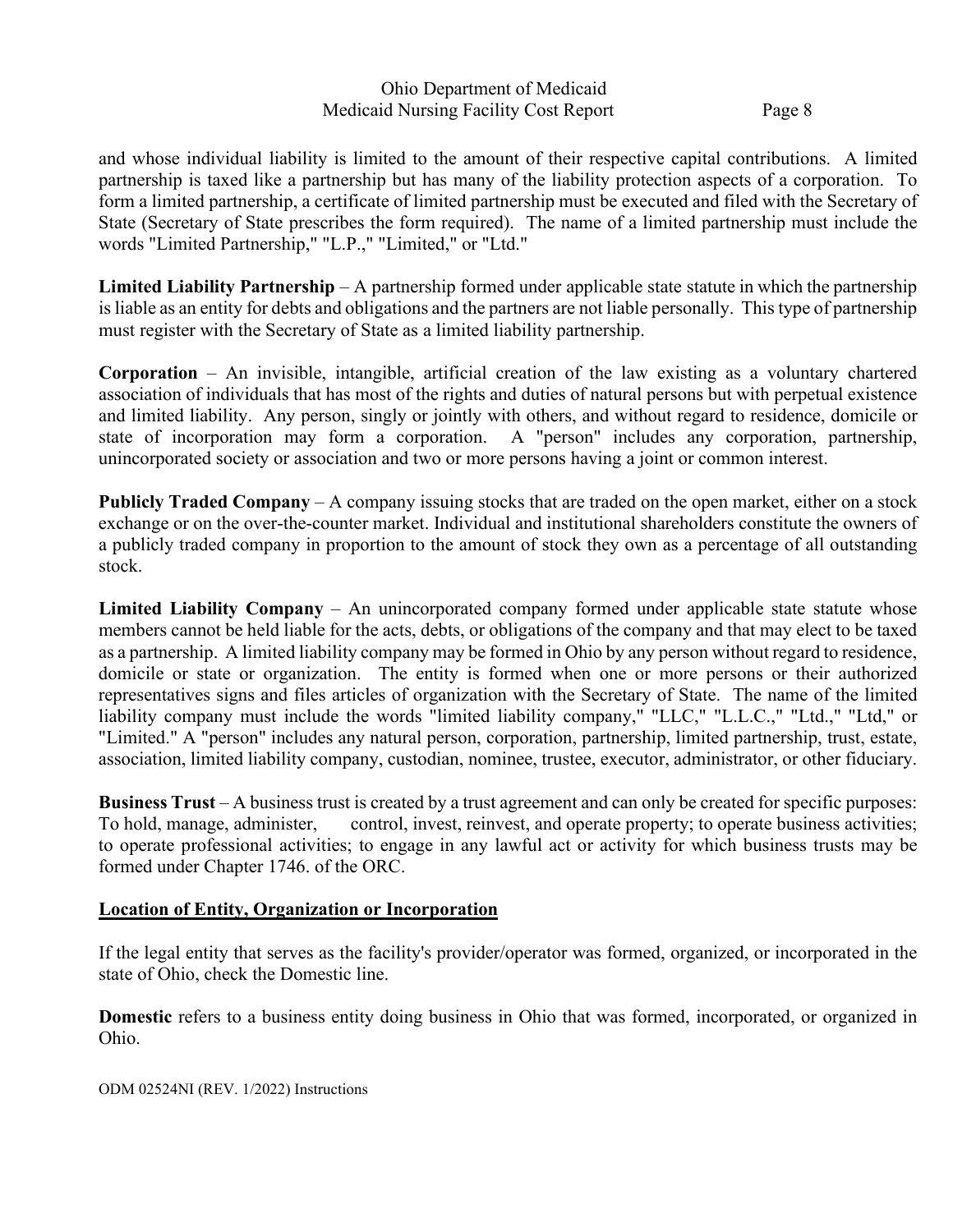If the legal entity that serves as the facility's provider/operator was formed, organized, or incorporated outside the state of Ohio, check the Foreign line.

**Foreign** refers to a business entity doing business in Ohio that was formed, incorporated, or organized under the laws of another state or of a foreign country. Foreign corporations must be licensed to do business in Ohio. Foreign limited liability companies, foreign limited partnerships, and foreign limited liability partnerships must be registered to transact business in Ohio.

If the Foreign line is checked, list the state or country where the legal entity was formed, organized, or incorporated on the **Location** line.

# **Nonprofit**

**Nonprofit Corporation** – A domestic or foreign corporation organized otherwise than for pecuniary gain or profit. A nonprofit corporation can be either a "mutual benefit corporation" or a "public benefit corporation." A "public benefit corporation" is a corporation that is recognized as exempt from federal income taxation under  $26$  U.S.C. 1, Sec.  $501(c)(3)$ , or is organized for a public or charitable purpose and that, upon dissolution, must distribute its assets to a public benefit corporation, the United States, a state or any political subdivision of a state, or a person recognized as exempt from federal income taxation under 26 U.S.C. 1, Sec. 501(c)(3).

**Nonprofit Limited Liability Company** – (See description of for-profit **Limited Liability Company**) Nonprofit limited liability companies may be formed in Ohio, and foreign nonprofit limited liability companies may be registered in Ohio. Sectio[n 1705.02](http://codes.ohio.gov/orc/1705.02) of the Ohio Revised Code states that "A limited liability company may be formed for any purpose or purposes for which individuals lawfully may associate themselves, including for any profit or nonprofit purpose…." Section 5701.14 states that, "In order to determine a limited liability company's nonprofit status, an entity is operating with a nonprofit purpose under section [1705.02](http://codes.ohio.gov/orc/1705.02) of the Revised Code if that entity is organized other than for the pecuniary gain or profit of, and its net earnings or any part of its net earnings are not distributable to, its members, its directors, its officers, or other private persons, except that the payment of reasonable compensation for services rendered, payments and distributions in furtherance of its nonprofit purpose, and the distribution of assets on dissolution permitted by section [1702.49](http://codes.ohio.gov/orc/1702.49) of the Revised Code are not pecuniary gain or profit or distribution of net earnings."

If the legal entity that serves as the facility's provider/operator was formed, organized, or incorporated in the state of Ohio, check the Domestic line.

**Domestic** refers to a business entity doing business in Ohio that was formed, incorporated, or organized in Ohio.

If the legal entity that serves as the facility's provider/operator was formed, organized, or incorporated outside the state of Ohio, check the Foreign line.

**Foreign** refers to a business entity doing business in Ohio that was formed, incorporated, or organized under the laws of another state or of a foreign country. Foreign corporations must be licensed to do business in Ohio.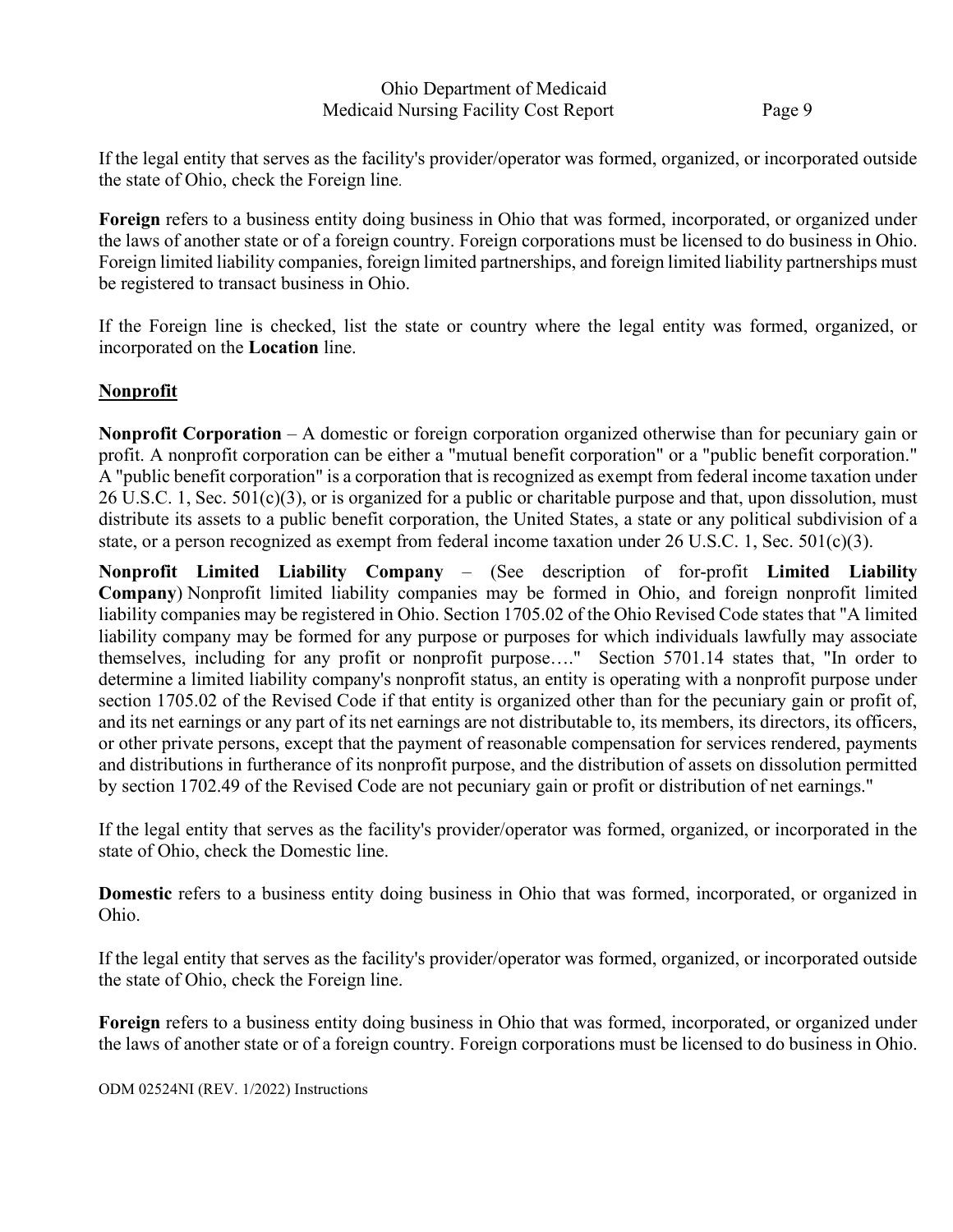Foreign limited liability companies, foreign limited partnerships, and foreign limited liability partnerships must be registered to transact business in Ohio.

If the Foreign line is checked, list the state or country where the legal entity was formed, organized, or incorporated on the **Location** line.

## **Nonfederal Government**

**State** – Entity operated under the authority of the state.

**County –** Entity operated under the authority of the county as a County Home, County Nursing Home, or District Home in accordance with the ORC.

**City** – Entity operated under the authority of the city.

**City/County –** Entity operated under the authority of the city and county. **Practice Type**

Indicate the practice type of the facility, in accordance with licensure standards filed with ODH when applicable. Please check all that apply.

# **Definitions**

**Physical Rehab Hospital Based –** A hospital engaged primarily in providing specialized care to inpatients with intensive, multi-disciplinary physical restorative service needs.

**General/Acute Hospital Based** – A hospital that functions primarily to furnish the array of diagnostic and therapeutic services needed to provide care for a variety of medical conditions, including diagnostic x-ray, clinical laboratory, and operating room services.

**Long Term Acute Care Hospital (LTACH) Based** – A hospital that is classified as a long-term care hospital under 42 C.F.R. 412.23(e), that is engaged primarily in providing medically necessary specialized acute hospital care for medically complex patients who are critically ill or have multi-system complications or failures, and that has an average length of stay of forty-five days or less.

**Continuing Care Retirement Center (CCRC) or Life Care Community –** A living setting that encompasses a continuum of care ranging from an apartment or lodging, meals, and maintenance services to total nursing home care. All services are provided on the premises of the continuing care retirement community or life care community and are provided based on the contract signed by the individual resident. The residents may or may not qualify for Medicaid for nursing home care, based on the services covered by each resident's individually signed contract.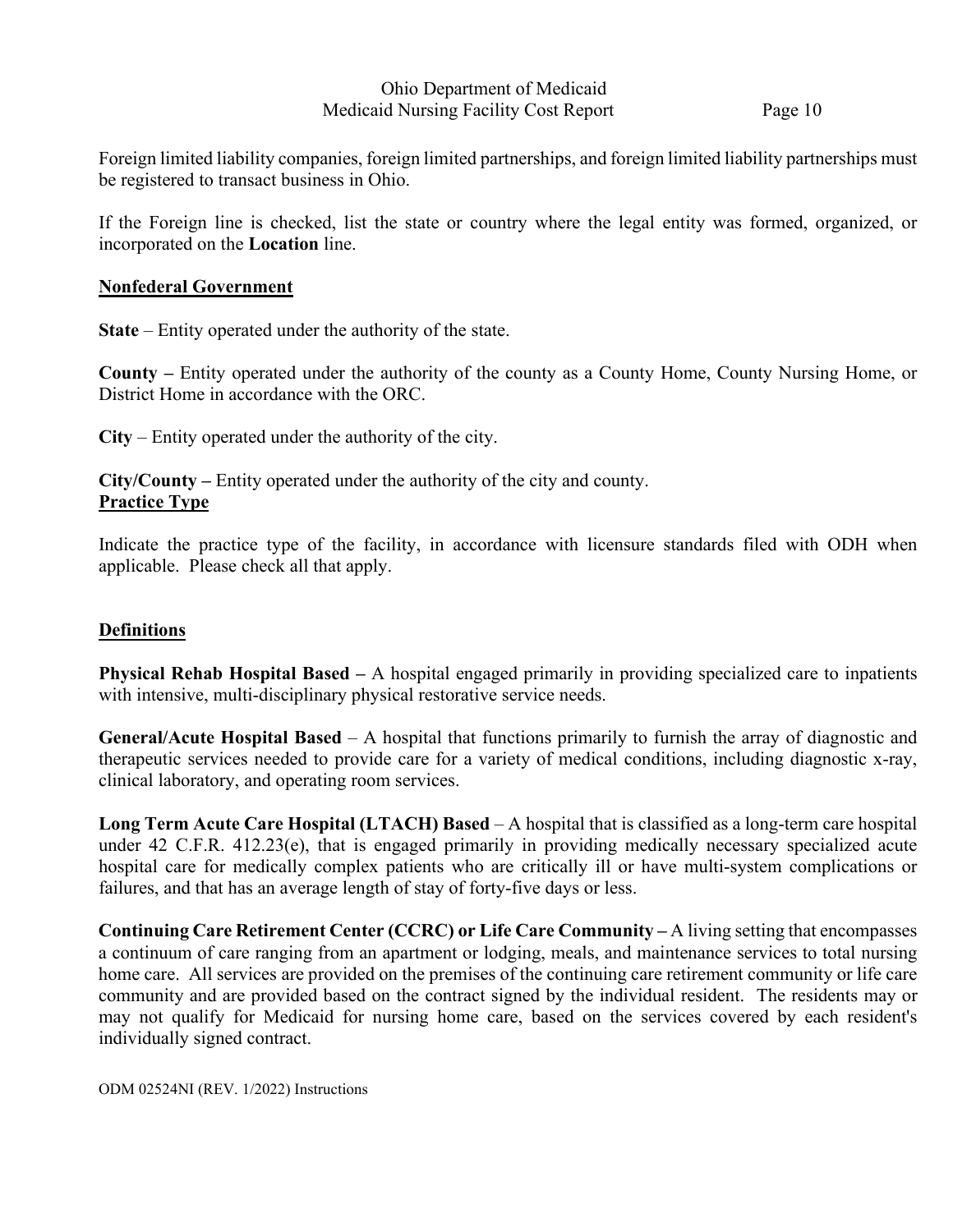**Other Assisted Living/Nursing Home combination** – A facility that does not fit the description of a CCRC or life care community but has a nursing home as well as some other combination of assisted living or residential care facility services on the same campus.

**Religious Nonmedical Health Care Institution (RNHCI)** – An institution in which health care is furnished under established religious tenets that prohibit conventional or unconventional medical care for the treatment of a beneficiary, and the sole reliance on these religious tenets for care and healing, as set forth in Code of Federal Regulations (CFR), Title 42, Part 403, Subpart G.

**Free Standing** – A facility that stands independent of attachment or support.

**Combined with ICF-IID, other recognized Medicaid NF and/or Medicaid Outlier Unit** – A distinct part of a facility that is in the same building and/or shares the same license with a certified ICF-IID, or is in same building as a recognized separate provider of Medicaid, such as a provider of outlier services (e.g., for pediatric residents or residents with traumatic brain injury), or for the outlier unit, is housed with a NF providing nonoutlier services. (Note: A provider of NF outlier services holds an Ohio Medicaid provider agreement addendum authorizing the provision of outlier services to a special population, e.g., pediatric subacute.)

**Name and Address of Owner of Real Estate** – Enter the name and address of the owner of the real estate where the facility is located. If the provider of NF services is the identical legal entity that owns the real estate, re-enter the provider's legal entity identification here.

# **2. Schedule A-1, Summary of Inpatient Days**

Column 1: Record the number of Medicaid-certified beds. If the number of beds certified for Medicaid changed during the middle of any given month, then calculate a weighted average for that particular month rounded to the nearest whole number.

For example:

March 1, 20CY 100 certified beds

March 16, 20CY 120 certified beds

Calculation:  $(15 \text{ days} \times 100 \text{ beds}) + (16 \text{ days} \times 120 \text{ beds})$ divided by 31 days in month of March = 110.3226

Average medicaid certified beds for March  $20CY = 110$ 

Columns 2, 5 and 8: Record the number of Medicaid inpatient days by respective Medicaid payer.

The day of admission, but not the day of discharge, is an inpatient day. When a resident is admitted and discharged on the same day, this is counted as one inpatient day.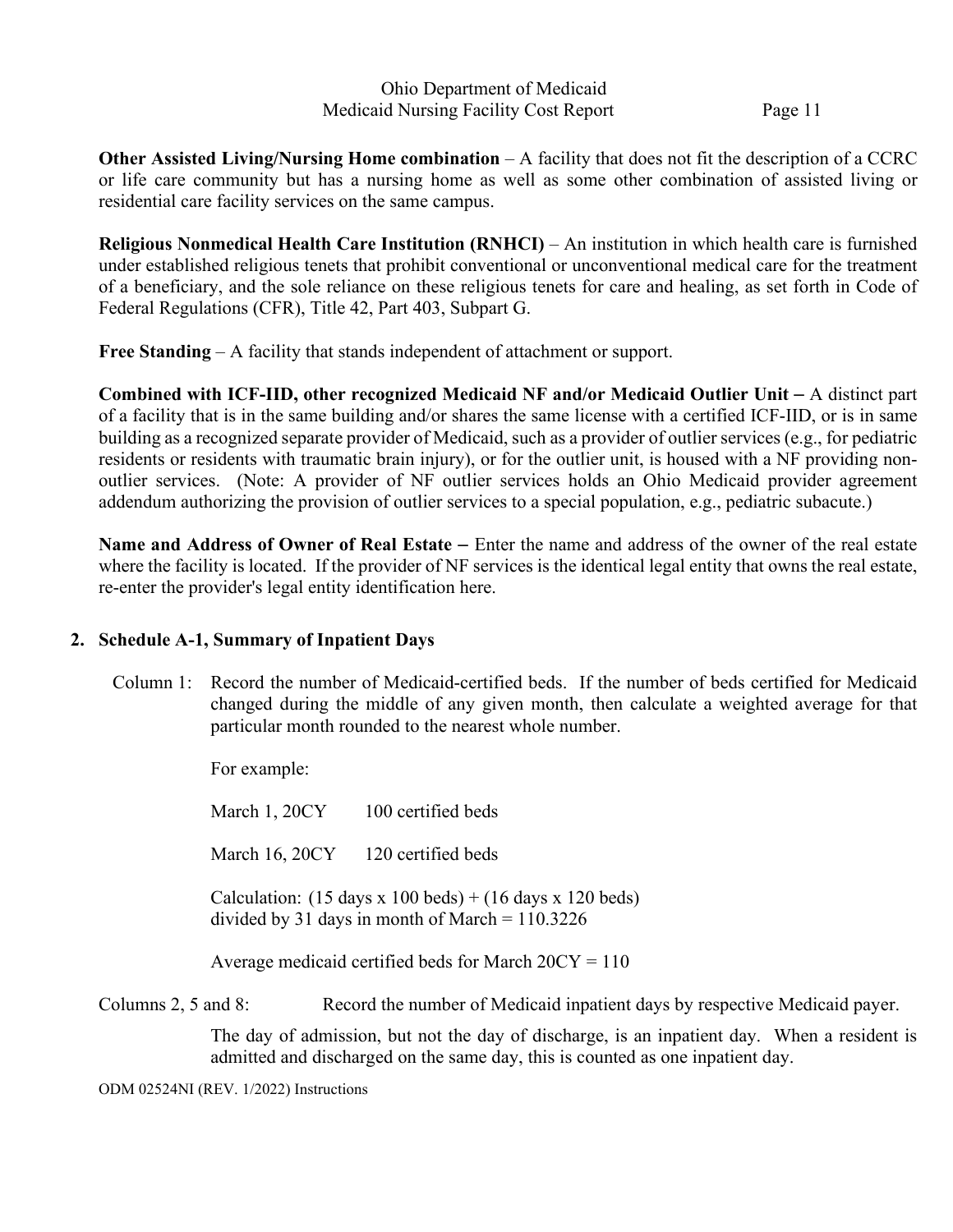Inpatient days include those leave days that are reimbursable under the Ohio Medicaid program.

Columns

3, 4, 6, 7, 9

and 10: Record the total monthly reimbursable leave days for Medicaid residents [see the OAC - coverage of medically necessary days and limited absences].

> NFs report each medically necessary day and limited absence as 50% of an inpatient day. Report days at 50% of inpatient days in columns 3, 4, 6, 7, 9 and 10.

Medicaid Patient Days Only –

Fee for Service Column 2 - report full days only Column 3 - report therapeutic leave days  $\omega$  50% Column 4 - report hospital leave days  $\omega$  50%

Medicaid MyCare Column 5 - report full days only Column 6 - report therapeutic leave days  $\omega$  50% Column 7 - report hospital leave days  $\omega$  50%

Medicaid Managed Care

Column 8 - report full days only Column 9 - report therapeutic leave days  $\omega$  50% Column 10 - report hospital leave days  $\omega$  50%

Total Medicaid Days Column 11 - report total of Columns 2 through 10 above

For example:

| January 20CY | 100 certified beds                                                     |
|--------------|------------------------------------------------------------------------|
| January 20CY | 3100 bed days available<br>$(100$ certified beds x 31 days in January) |

Actual number of days residents are in facility  $= 3000$ Actual number of days residents out of facility on medical leave  $= 60$ Actual number of days residents are out of facility on the rapeutic leave  $= 40$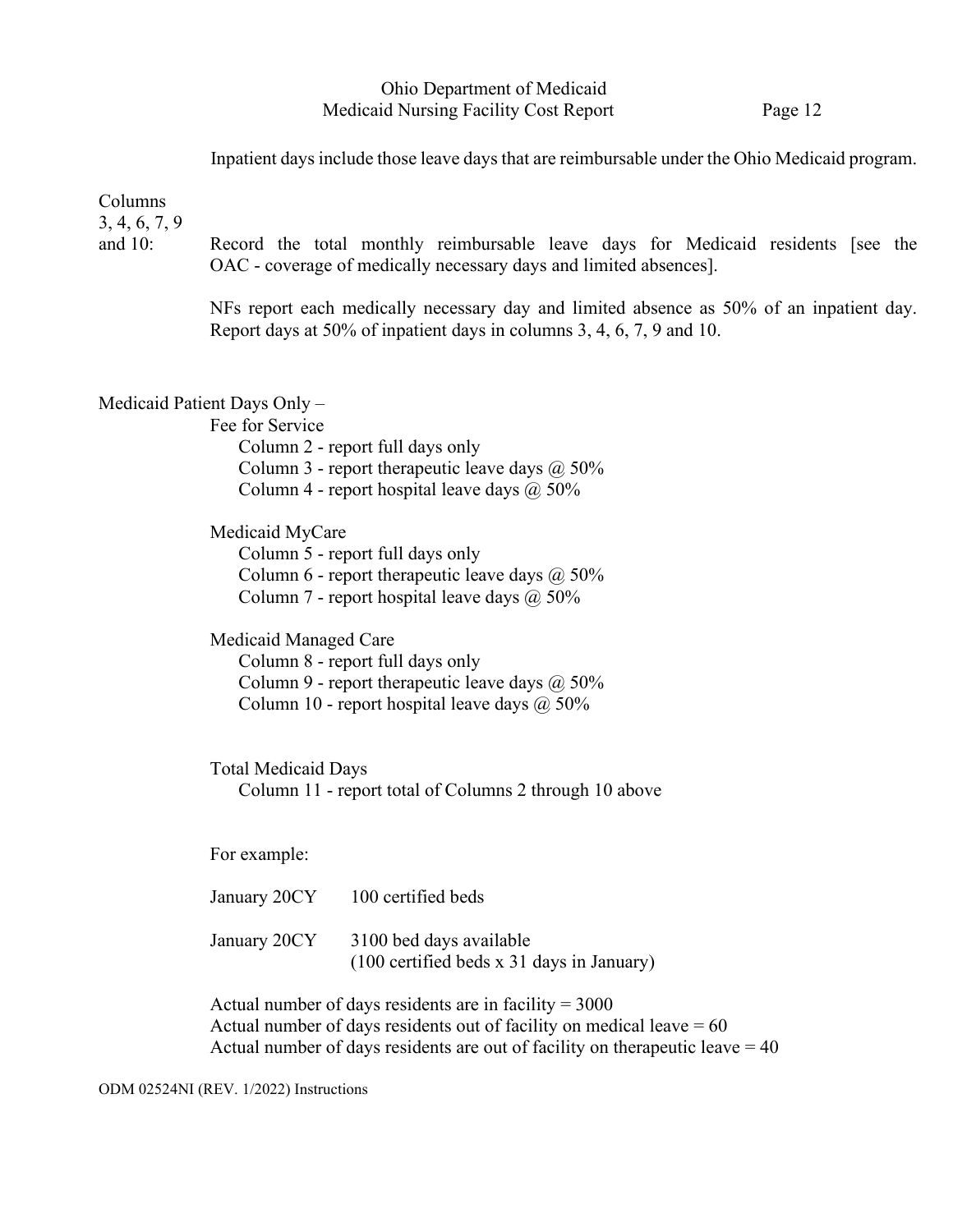Report as follows if paid at 50% of an inpatient day:

| Column 3, 6, and 9 Therapeutic Leave Days $20$ (40 days x 50%) |  |
|----------------------------------------------------------------|--|
| Column 4, 7, and 10 Hospital Leave Days $30$ (60 days x 50%)   |  |

Note that the calculation of inpatient days should round to two decimal places.

 Column 11: Total of columns 2 through 10. Carry the total on line 13, column 11 forward to Schedule A, line 7.

> Non-Medicaid Patient Days Only – Private Days Column 12 - report both full & leave days

> Medicare Days Fee for Service Column 13 - report both full & leave days

> Medicare MyCare Column 14 - report both full & leave days

> Medicare Managed Care Column 15 - report both full & leave days

> Veteran and Other Days Column 16 - report both full & leave days

 Total Inpatient Days Column 17 - include totals from Columns 11 through 16

#### Columns 12

through 16: Record the number of inpatient days for non-Medicaid eligible residents, including full and leave days by programs noted above for Medicaid certified beds.

> Column 14: Record the number of Medicare days for those residents billed to the Medicare MyCare Ohio program for Medicaid certified beds.

> Column 15: Record the number of Medicare days for those residents billed to Medicare Managed Care programs for Medicaid certified beds.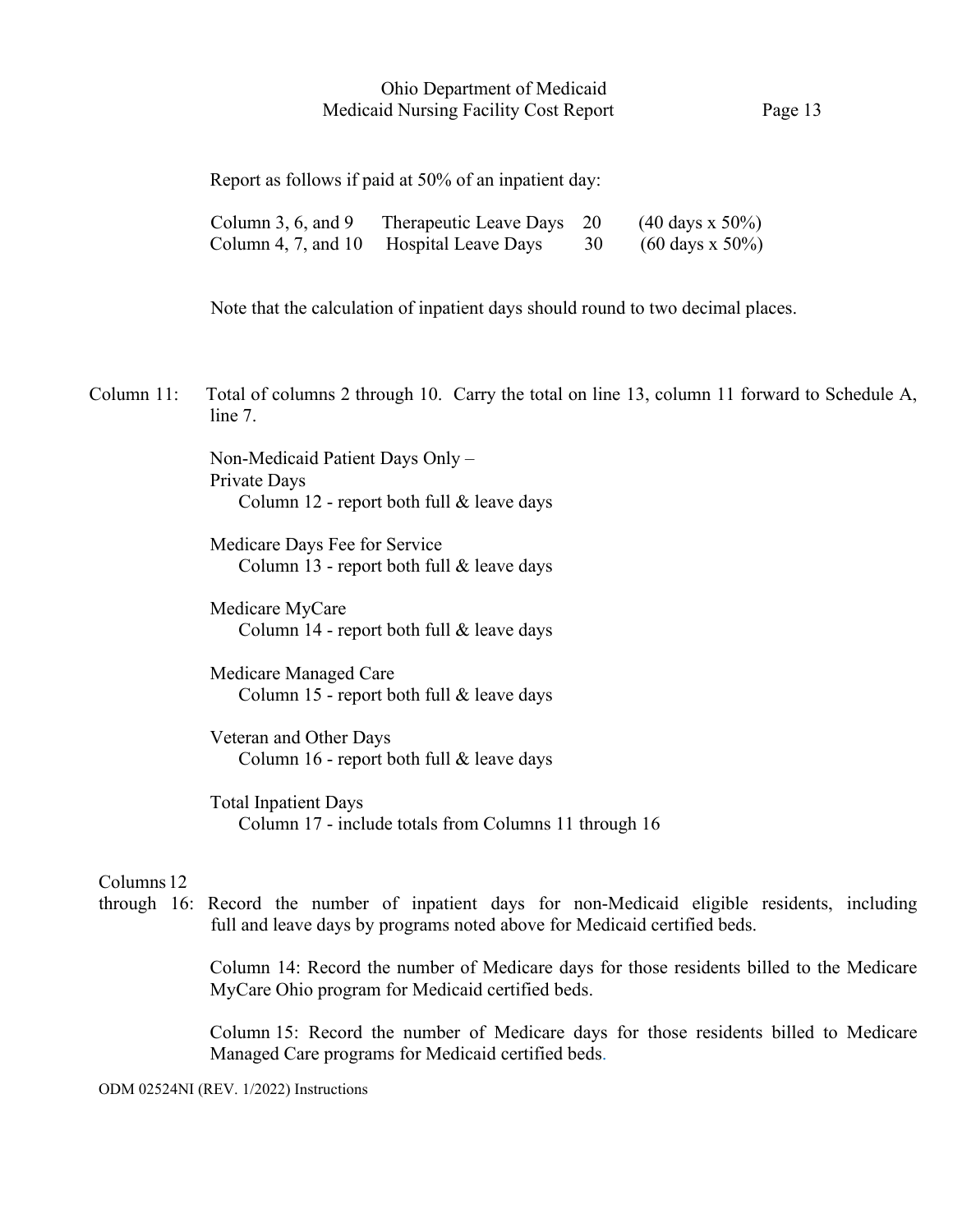Column 17: Record the number of inpatient days for all residents. This column is the sum of columns 11 through 16 for Medicaid certified beds. Carry the total on line 13, column 17 forward to Schedule A, line 4, column 1.

- Column 18: Record the number of licensed-only beds. These beds are not Medicaid-certified beds.
- Column 19: Record the number of inpatient days for all residents in licensed-only beds. These beds are not Medicaid-certified beds.
- Column 20: This column is the sum of columns 17 and 19 for inpatient days for Medicaid certified and licensed-only beds. Carry the total on line 13, column 20 forward to Schedule A, line 4, column 2.

## **3. Schedule A, Page 1 of 2, Statistical Data**

Lines 1 (beginning of period) and 2 (end of period) and 2: Licensed Beds:

Enter the total number of beds licensed by ODH and certified by Medicaid in column 1. Enter the total number of beds licensed by ODH in column 2. Temporary changes because of alterations, painting, etc. do not affect bed capacity.

Line 3: Total Bed Days Available:

For column 1, this amount is determined by multiplying the number of days in the reporting period (365 or 366 for leap year) by the number of beds licensed by ODH and certified by Medicaid during the reporting period. Take into account increases or decreases in the number of beds licensed and certified and the number of days elapsed since the increase or decrease in licensed and certified beds.

For column 2, this amount is determined by multiplying the number of days in the reporting period by the number of beds licensed by ODH during the reporting period. Take into account increases or decreases in the number of beds licensed and the number of days elapsed since the increases or decreases.

Line 4: Total Inpatient Days:

For column 1, obtain the Total Medicaid Inpatient Days from Schedule A-1, column 17, line 13. For column 2, enter the total number of inpatient days from Schedule A-1, column 20, line 13. If all licensed beds are Medicaid-certified, then the inpatient days reported in column 1 would also be reported in column 2.

Line 5: Percentage of Occupancy (certified and licensed):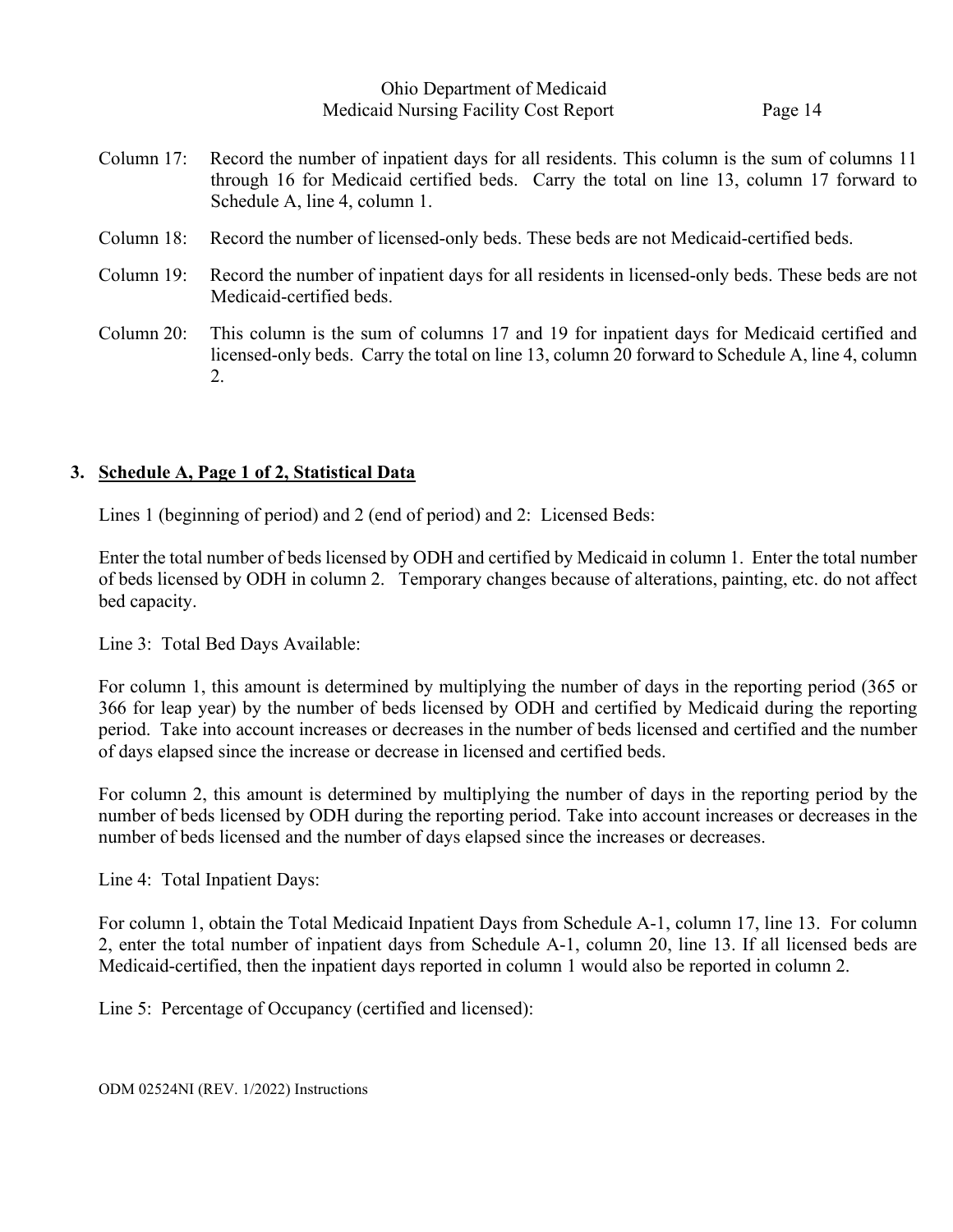This amount is the proportion of total inpatient/resident days to total bed days during the reporting period. Obtain the percentage of occupancy answer by dividing line 4 by line 3 in Columns 1 and 2.

Line 6: Ancillary/Support Allowable Days:

For computing Ancillary/Support allowable days: If percentage of occupancy is 90% or more, enter the number of inpatient days stated on line 4. If percentage of occupancy is less than 90%, enter 90% of the number of bed days stated on line 3 (Refer to ORC 5165.16). For providers on the Medicaid program less than 12 months, also consult the ORC.

"\*\* Number of beds involved in the change" refers only to those beds that were added, replaced, or removed during the applicable calendar year.

If the Ohio Department of Health increased certified beds in CY 2021 in response to the COVID pandemic, please refer to Appendix 1 for further instructions.

# **4. Attachment 1** – **Revenue Trial Balance**

Column 2: Enter total revenue for each line item.

Column 3: Enter any adjustments. Detail the adjustment(s) on your exhibit and submit with the cost report.

Line 61 Other: List revenue for all ventilator services, including managed care and fee-for-service.

# **5. Schedule A-2, Determination of Medicare Part B Costs to Offset:**

This schedule is designed to determine the amount of Medicare Part B revenue to offset on the cost report by cost center to comply with the OAC.

# **Section A: Revenues**

Lines 1a,

2a, and 3a List gross charges for all residents by payer type. Gross charges must be reported from a uniform charge structure that is applicable to all residents. Revenue reported under Chart of Account numbers 5080 (Medical Supplies–Routine), 5100 (Medical Minor Equipment–Routine), and 5110 (Enteral Nutritional Therapy) must be distributed among all non-Medicare categories.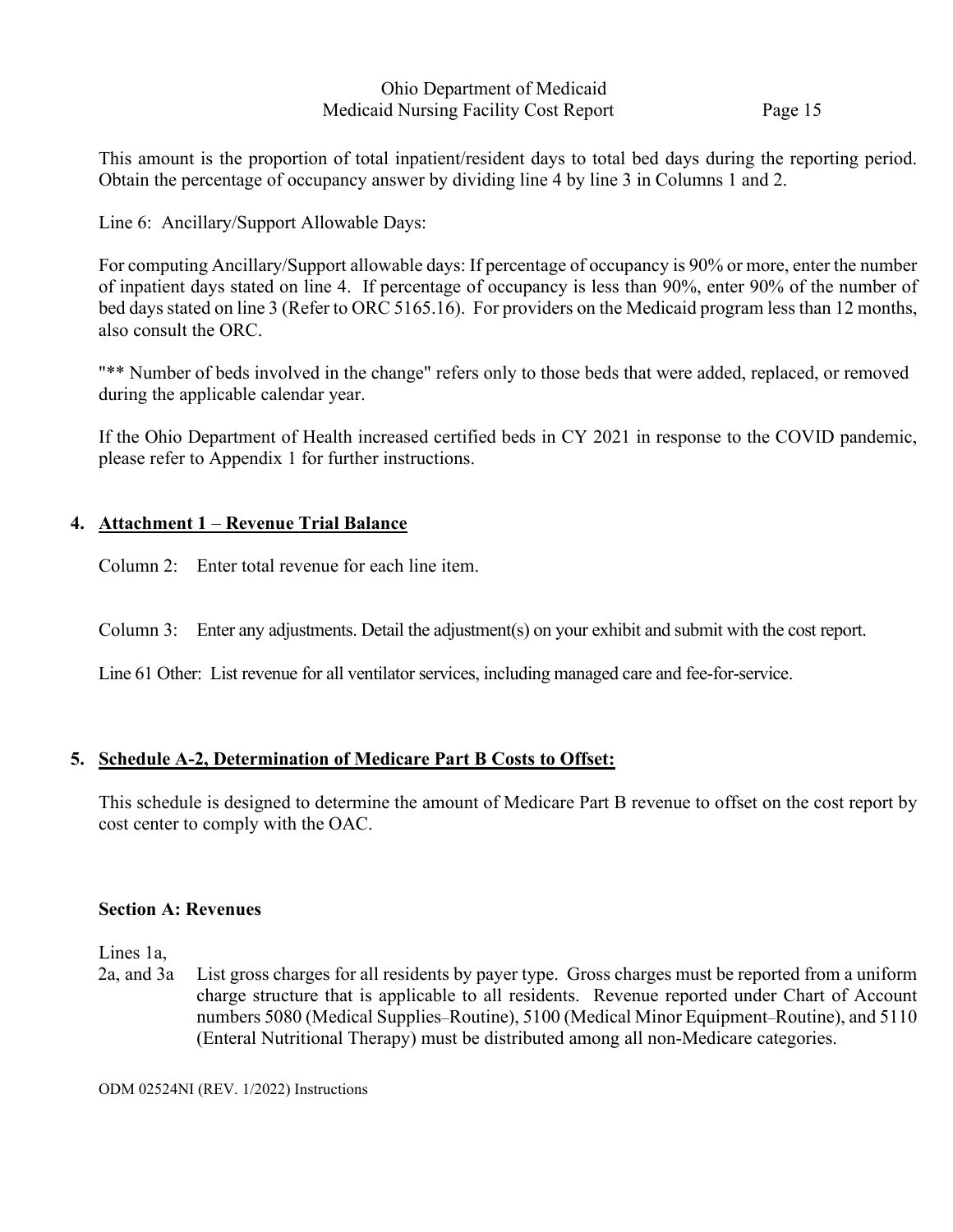Lines 1b,

- 2b, and 3b: For columns 2 through 7, these lines represent the percentages of the individual revenue reported by payer type divided by the total revenue reported in column 8. Report the percentages by payer type and round to four decimal places. The total of all percentages must equal 100%.
- Line 4: Total all revenue reported on lines 1a, 2a, and 3a.

# **Section B: Costs**

- Line 5: Enter the ratio of Medicare Part B charges where the primary payer is Medicaid from column 2, line 1b, 2b, and 3b. These ratios must be entered in the corresponding column, e.g., medical supplies percentage from column 2, line 1b must be entered on line 5, column 2 medical supplies.
- Line 6: Enter the corresponding costs from Schedules B-2 and C, column 3 in the appropriate column.
- Line 7: Multiply line 5 and line 6. The result is the costs to offset on the appropriate line on Schedule B-2 and C, column 4.

# **Section C: Ancillary/Support Cost-Offset**

NOTE: Failure to complete Schedule A-2 will result in all Medicare Part B revenue being offset against direct care expenses on Schedule B-2, line 16.

# **6. Schedule B-1, Tax Costs (Columns 1–4)**

Include the tax costs if not reported under leasing costs. If leasing expenses properly include property taxes, then do not duplicate in Schedule B-1.

# **7. Schedule B-2, Direct Care Costs (Columns 1–3)**

Amounts paid to vendors for purchase of services must not be shown in columns designated "salary." Such amounts should be shown in the "Other/Contract Wages" column (2) for the appropriate line item(s). If no specific line item exists, charge the cumulative expense to "Other Direct Care" line 12 and specify the detail in the spaces provided at the bottom of Schedule B-2, page 1 of 2. Provide supporting documentation as exhibits with cross references to applicable account number(s).

Column 1: Report wages for facility employees. Wages are to include wages for sick pay, vacation pay, other paid time off, as well as any other compensation paid to the employee.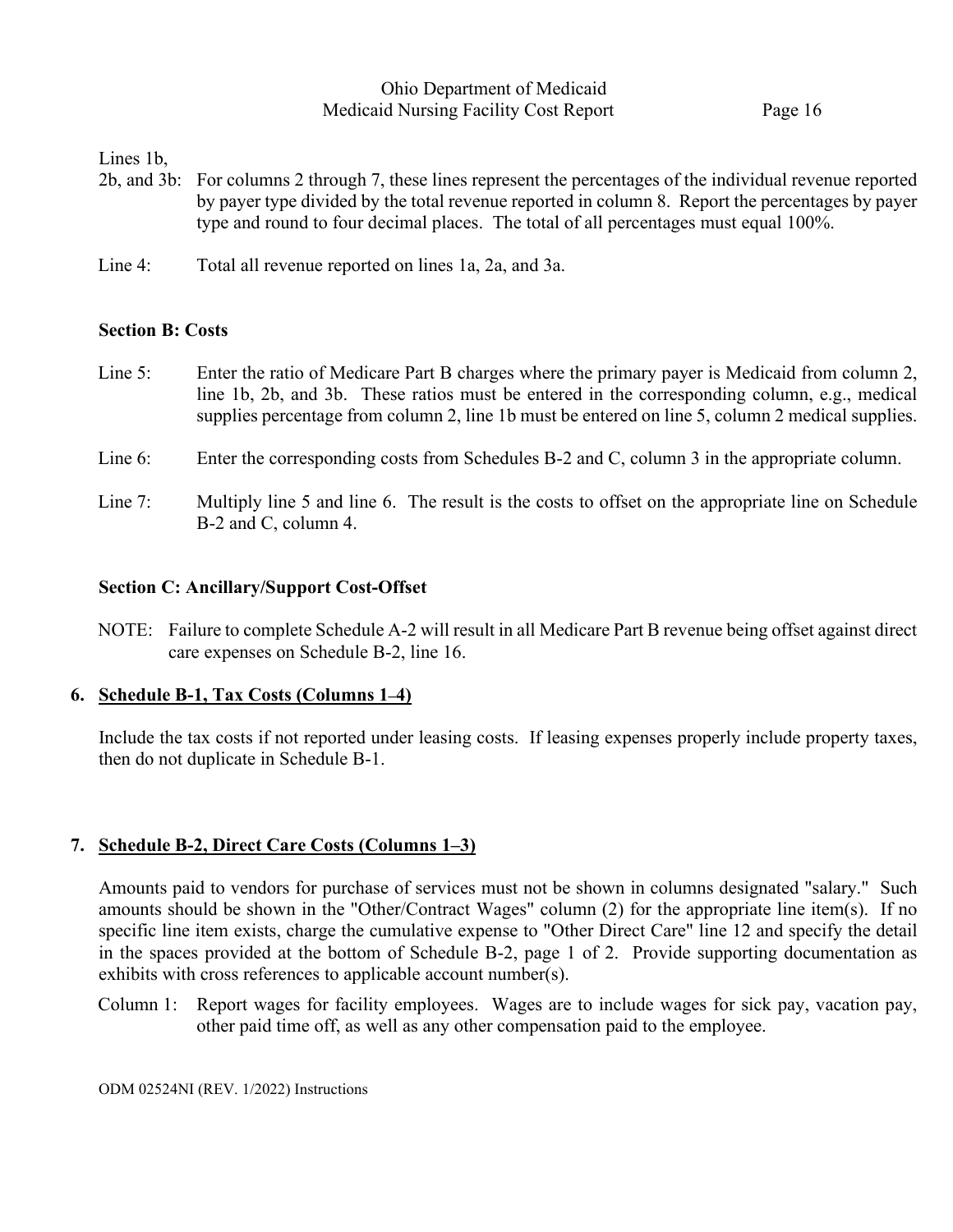Column 2: Report costs incurred for services performed by contracted personnel employed by the facility to do a service that would otherwise be performed by personnel on the facility's payroll. Also, report any appropriate non-wage expenses, including contract services and supplies.

Column 3: Total of columns 1 and 2.

# **8. Schedule C, Ancillary/Support Costs (Columns 1–3)**

Amounts paid to vendors for purchase of services must not be shown in columns designated "salary." Such amounts should be shown in the "Other/Contract Wages" column (2) for the appropriate line item(s). If no specific line item exists, charge the cumulative expense to the "Other Ancillary/Support" line 63 and specify the detail in the spaces provided at the bottom of Schedule C, page 2 of 3. Provide supporting documentation as exhibits with cross references to applicable account number(s).

- Column 1: Report wages for facility employees. Wages are to include wages for sick pay, vacation pay, other paid time off, as well as any other compensation paid to the employee.
- Column 2: Report costs incurred for services performed by contracted personnel employed by the facility to do a service that would otherwise be performed by personnel on the facility's payroll. Also, report any appropriate non-wage expenses, including contract services and supplies.
- Column 3: Total of columns 1 and 2.

**Account 7631 Resident Transportation** – Report resident transportation in this account when the resident does not require transportation by ambulance or wheelchair van.

**Account 7690 Other Ancillary/Support** – Report all expenses for standard wheelchairs in this account.

# **9. Schedule D-1, Analysis of Property, Plant and Equipment**

Complete per instructions on the form. This schedule should tie to Schedule E, (balance sheet) "Property, Plant and Equipment" section.

# **10. Schedule D-2, Capital Additions and/or Deletions**

Complete per instructions on the form. Completion of this schedule is optional if the detailed depreciation schedule is submitted, which includes all criteria noted on Schedule D-2 except for columns 8 and 11. Columns 12 and 13 are mandatory only in the event of an asset deletion.

# **11. Schedule D (Column 3), Capital Cost Center**

Complete per instructions on the form. NFs that did not change operator on or after July 1, 1993, should use group (A). NFs that did change operator on or after July 1, 1993, should use groups (A) and (B).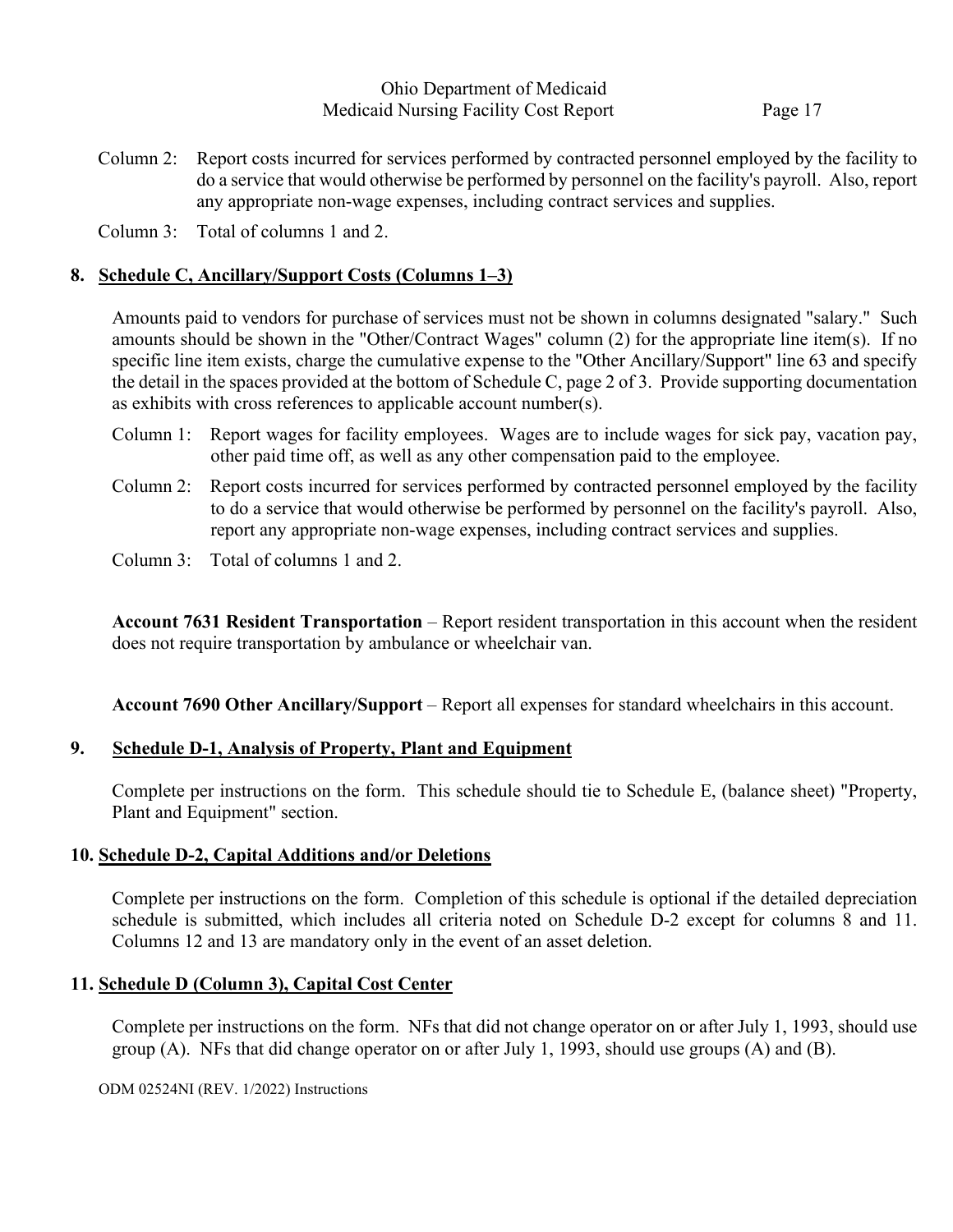# **12. Attachment 2, Adjustment to Trial Balance**

#### Columns 2 and 3, lines 1 through 20:

Enter the appropriate adjustments as necessary to comply with CMS Publication 15-1, federal regulations, state laws, and Ohio Medicaid program regulations. Items included on Attachment 2 must have attached supportive detail. Cost adjustments for related party transactions must offset the appropriate expense account in column 4 of Schedules B-1, B-2, C and D.

Column 5, lines 1 through 20:

In column 5, cross-reference adjustments to the appropriate expense account number. Carry the adjustment in column 4 to the appropriate expense account on Schedules B-1, B-2, C and D, column 4.

Note: All adjustments to expense accounts should be made to the appropriate line of Schedules B-1, B-2, C and D and the appropriate expense account number entered on Attachment 2, column 5.

Column 6, lines 1–20, line reference from Attachment 1 (if applicable).

After completing Attachment 2 and entering adjustments to expense Schedules B-1, B-2, C and D, column 4, the adjusted total expenses (Schedules B-1, B-2, C and D, column 5) can be computed.

## **13. Schedules B-1, B-2, C and D (Columns 4–7)**

Column 4: Report any increases or decreases in each line item. Any entries in this column that are not from Attachment 2 should be fully explained in accordance with the instructions on Attachment 3.

If no allocations are used, columns 6 and 7 need not be completed. If allocations are used, the allocation ratio should be calculated to four places to the right of the decimal.

## **14. Schedule C-1, Administrators Compensation**

A separate schedule must be completed for each person claiming reimbursement as an administrator in this facility.

## **Section A:**

Line 2: Work Experience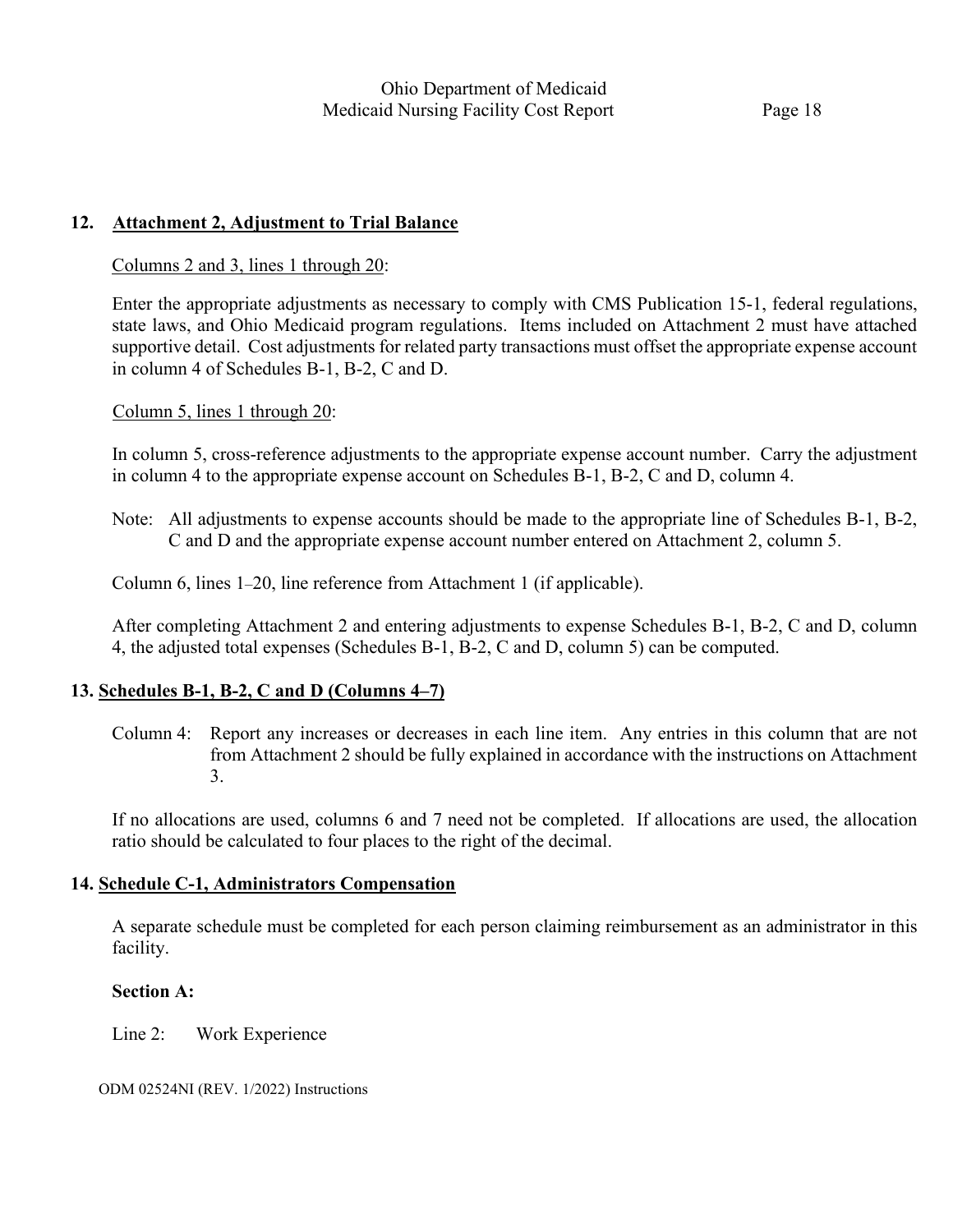For this administrator, report the number of years of work experience in the health care field. Ten years' experience is the maximum allowance. Thus, for this category, if the administrator has ten or more years' experience in the health care field, then record ten years in this box.

#### Line 3: Formal Education

For this administrator, report the number of years of formal education beyond high school. Six years formal education is the maximum allowance for this category. Thus, if the administrator has six or more years of formal education, then record six years in this box.

Line 3.1: Baccalaureate Degree

For this administrator, record "Yes" if the administrator has obtained a baccalaureate degree. If the administrator has not obtained a baccalaureate degree, then record "No."

Line 4: Other Duties:

Record the total number of other duties not normally performed by an administrator. This administrator may claim up to four additional duties. If this administrator performed four or more extra duties, then report the maximum of four.

Include the following *other duties* in your count: accounting, maintenance and housekeeping. If the administrator performed any other duties, please complete the "Other, specify" lines.

For example, if the administrator performed laundry duties, then record as follows: Other, specify laundry.

Do not include any of the direct care duties listed below. If the administrator performed any of the eight duties listed below, complete page 1 of Schedule C-2. If the administrator is an owner or relative of the owner, complete page 2 also.

- (a) Medical director
- (b) Director of nursing
- (c) Registered nurse (RN)
- (d) Licensed practical nurse (LPN)
- (e) Respiratory therapist
- (f) Charge nurse; registered
- (g) Charge nurse; licensed practical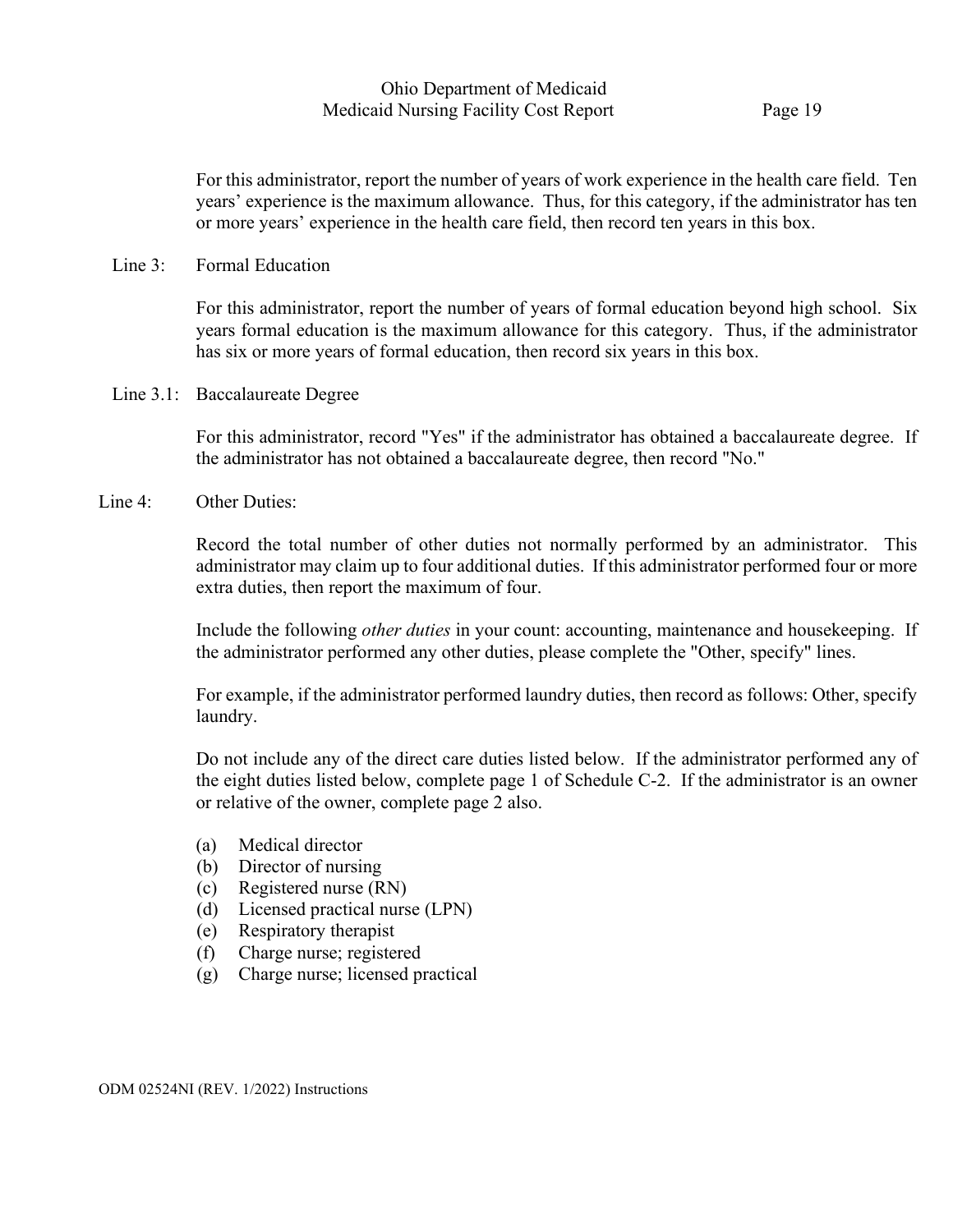## **Section B:**

For each administrator complete the following:

Beginning and ending dates of employment during the reporting period should be confined to periods of employment in 20CY only. For example, if the administrator was employed by the provider from March 1, 20CY through March 31, 20CY, then for the 20CY reporting period the record of employment dates is as follows: 03/01/20CY–03/31/20CY.

Hours and percentage of time worked weekly on site at the facility.

Use account number 7600 or account number 7695, as appropriate. All administrators compensated through the home office use account 7695. All other administrators use account 7600.

Amount of compensation: Except for county facilities that operate on a cash basis, list all compensation actually accrued to employees who perform duties as the administrator. County facilities that operate on a cash basis should list all compensation actually paid to employees who perform duties as the administrator.

If the administrator is an owner or relative of an owner, then complete Schedule C-2, page 2 of 2. Do not complete Schedule C-2, page 2 of 2 for a non-owner/administrator. Report the cost of all ancillary/support-related duties performed by administrator on Schedule C, line 44, account number 7600 or Schedule C, line 65, account number 7695, whichever is applicable.

The applicable Direct Care duties are:

- 
- (a) Medical Director; (f) Charge Nurse; Registered; and,
- (b) Director of Nursing; (g) Charge Nurse; Licensed Practical
- (c) Registered Nurse (RN);
- (d) Licensed Practical Nurse (LPN);
- (e) Respiratory Therapist;
- Example: An owner/administrator (or relative of owner) earned \$65,000 compensation performing duties as follows:

RN \$15,000; Administrator \$45,000; Laundry \$5,000; Total = \$65,000

Compensation may be reported as follows:

Schedule C-1 =  $$50,000$  – Administrator plus laundry compensation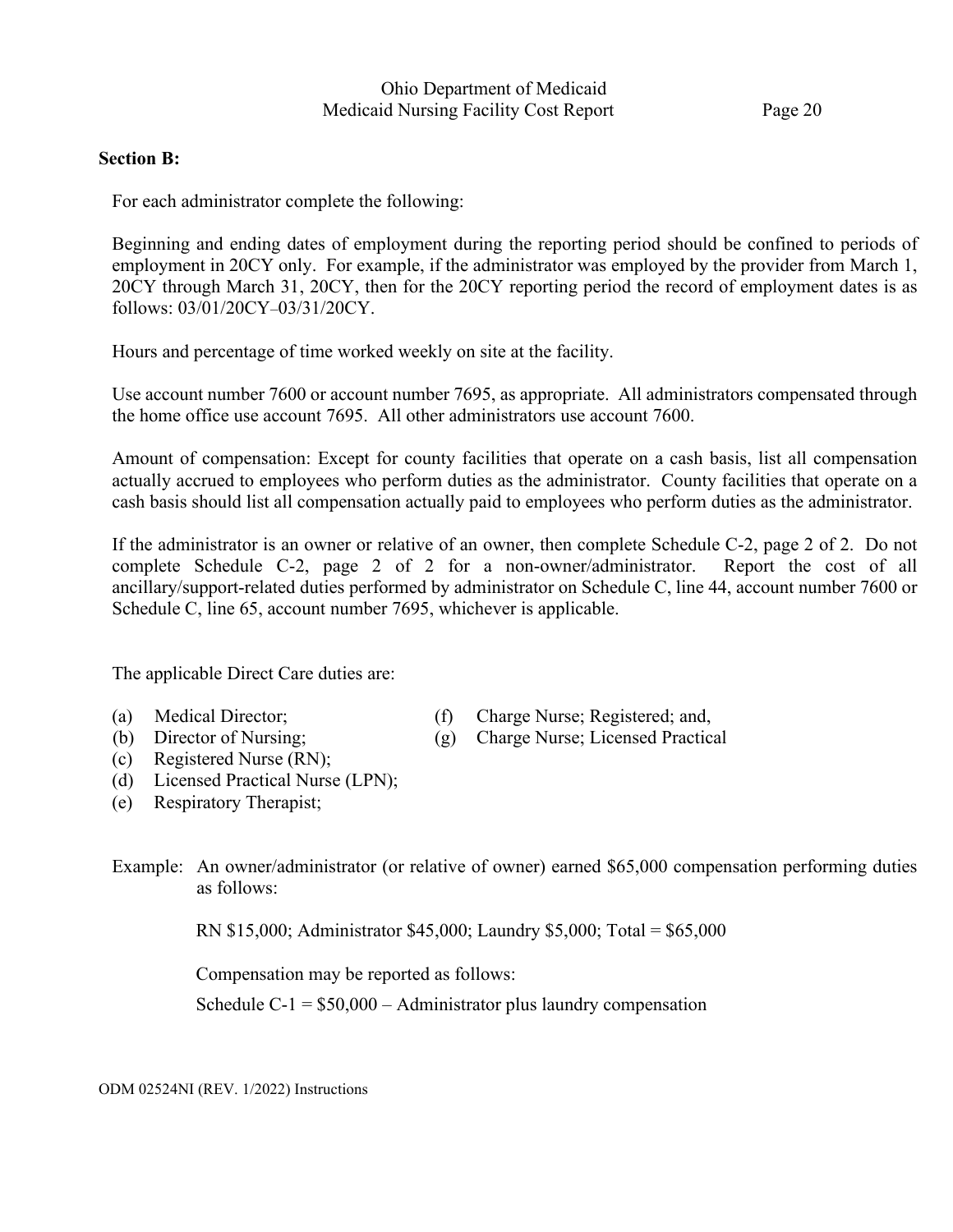Schedule  $B-2 = $15,000 - RN$  compensation

Please note the reporting procedures are the same regardless of whether the administrator is an owner/administrator, or a relative of the owner.

Non-owner administrators will report their wages on Schedule C-1 (administrative and general wages) and, if it applies, Schedule B-2 (direct care wages, as stipulated in the direct care duties list above). Wages for non-owner/administrators are never reported on Schedule C-2.

# **15. Schedule C-2**

# **Page 1 of 2:**

List all owners and/or relatives who received compensation from this provider. Also, complete the schedule if any administrator wages are reported on Schedule B-2 for the direct care duties listed on page 20 of the instructions. This applies regardless of whether the administrator is a non-owner/administrator, an owner/administrator, or a relative of the owner.

Specify the name of person(s) claiming compensation, position number (see below), relationship to owner(s), years of experience in this field, dates of employment in this reporting period, number of hours worked in facility during the week, as well as the corresponding percentage of time worked at this facility, account number, and amount claimed for each person listed on the cost report. Social Security numbers are not required for non-profit or governmental facilities and are optional for all for-profit providers.

For purposes of completing Schedule C-2, the following relationships are considered related to the owner:

- (1) Husband and wife;
- (2) Natural parent, child, and sibling;
- (3) Adopted child and adoptive parent;
- (4) Stepparent, stepchild, stepbrother, stepsister;
- (5) Father-in-law, mother-in-law, son-in-law, daughter-in-law, sister-in-law, and brother-in-law;
- (6) Grandparent and grandchild; and,
- (7) Foster parent, foster child, foster brother, or foster sister.

## **Page 2 of 2:**

Except for non-owner administrators, for each individual identified above, list all the compensation received from other facilities participating in the Medicaid program (in Ohio and other states). Also, list any individual owning a 5% or more interest in this provider. Compensation claimed must be for

necessary services and related to resident care. Services rendered and compensation claimed must be reasonable based upon the time spent in performing the duty, and reasonable for the duty being performed.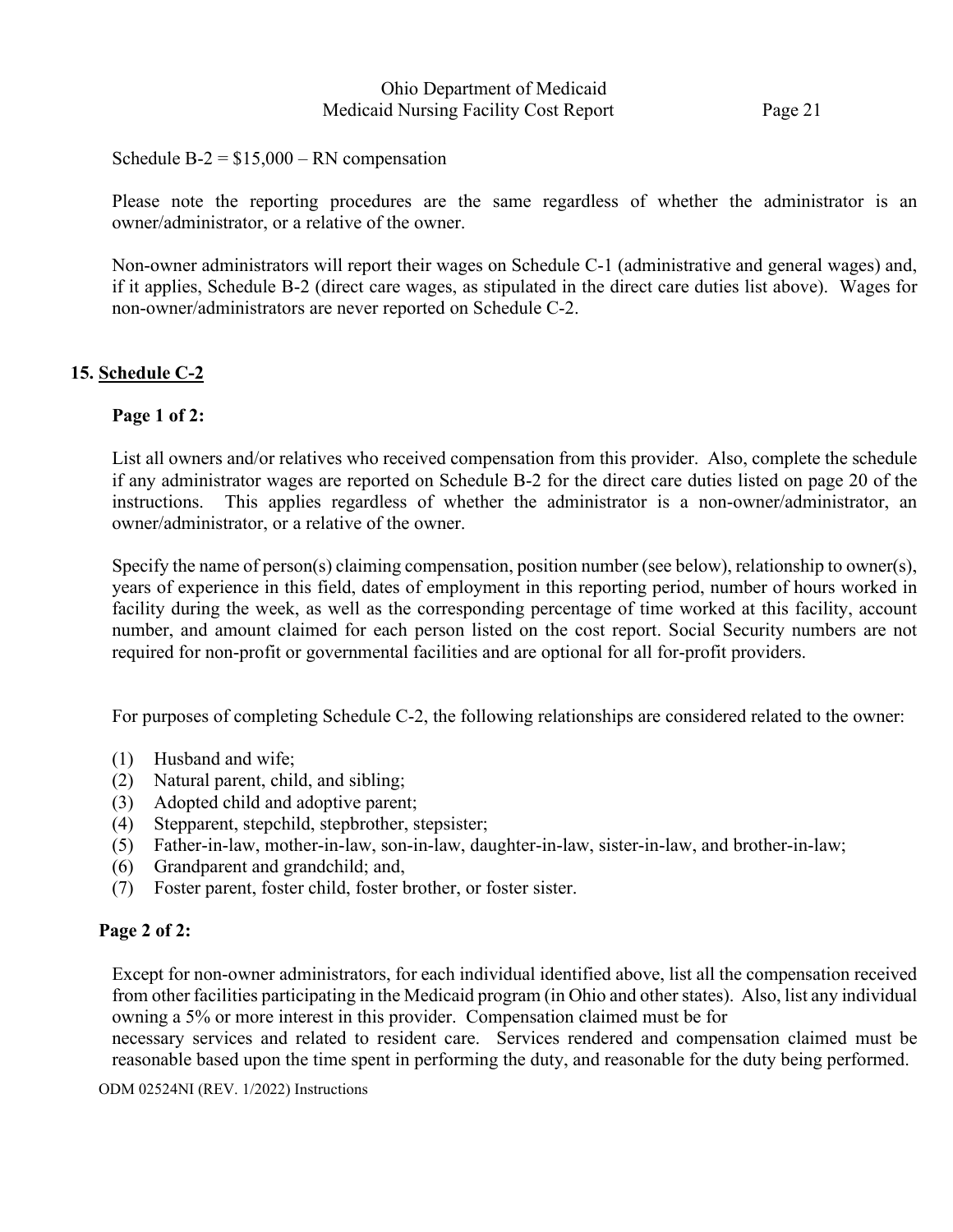If Schedule C-2, page 1 is completed for a non-owner administrator, then do not complete this page for the non-owner administrator. All other owners, relatives of owners, or owner/administrators identified on page 1 must also be reported on page 2 of Schedule C-2. Social Security numbers are not required for non-profit or governmental facilities and are optional for all for-profit providers.

# **Position Numbers for Corporate Officers**

Select the four-digit position number that appropriately identifies the job duty of the corporate officer.

Example: Where there is a corporate president of a 50-bed facility, the four-digit position number is: CP01 (C, P, zero, one).

# **1. Corporate President Series (CP)**

- **CP01** Corporate President 1 (1 99 beds)
- **CP02** Corporate President 2 (100 199)
- **CP03** Corporate President 3 (200 299)
- **CP04** Corporate President 4 (300 599)
- **CP05** Corporate President 5 (600 1199)
- **CP06** Corporate President 6 (1200 +)

# **2. Corporate Vice - President Series (CV)**

- **CV01** Corporate Vice-President 1 (1 99 beds)
- **CV02** Corporate Vice-President 2 (100 199)
- **CV03** Corporate Vice-President 3 (200 299)
- **CV04** Corporate Vice-President 4 (300 599)
- **CV05** Corporate Vice-President 5 (600 1199)
- **CV06** Corporate Vice-President  $6(1200 +)$

# **3. Corporate Treasurer Series (CT)**

- **CT01** Corporate Treasurer 1 (1 99 beds)
- **CT02** Corporate Treasurer 2 (100 199)
- **CT03** Corporate Treasurer 3 (200 299)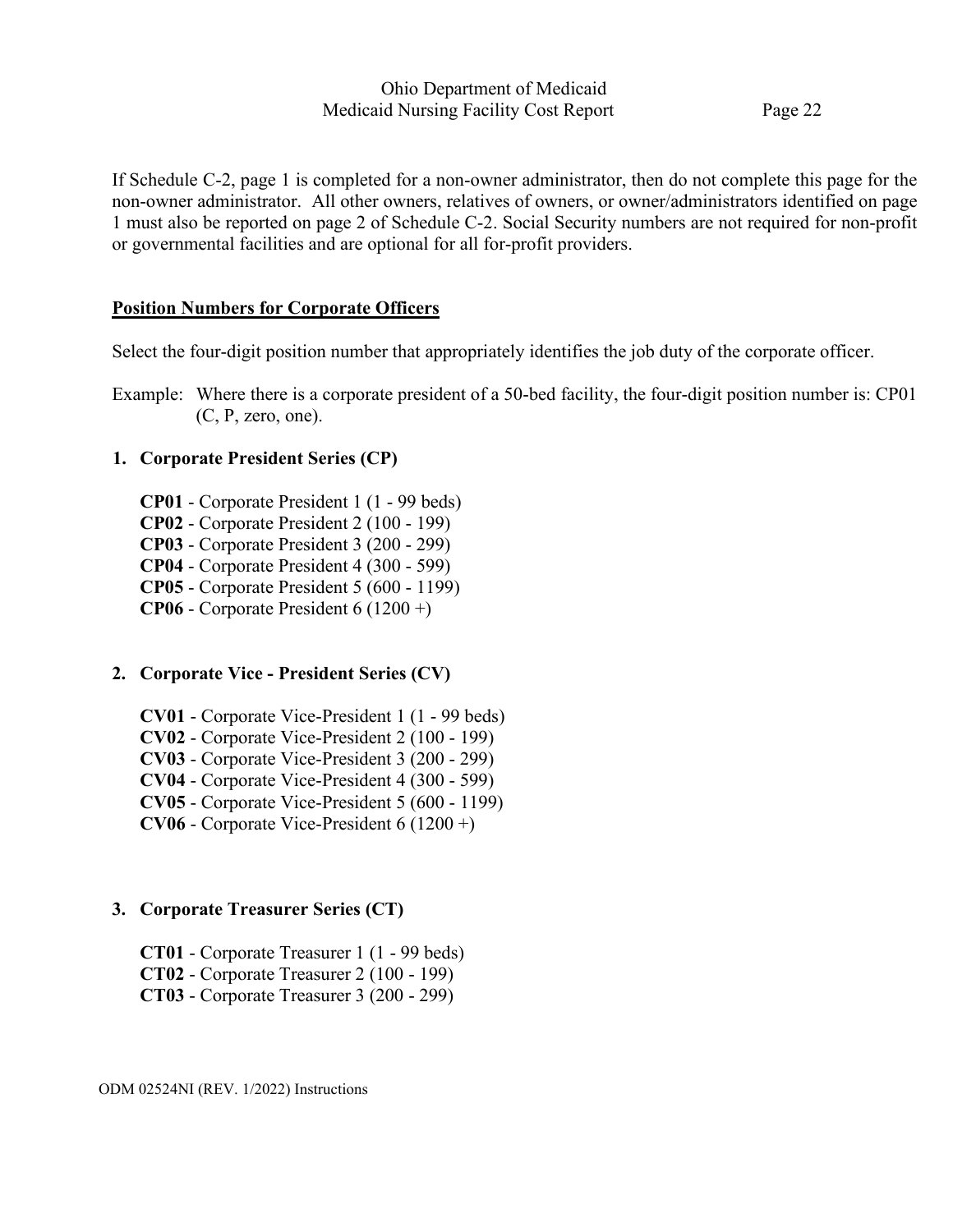**CT04** - Corporate Treasurer 4 (300 - 599) **CT05** - Corporate Treasurer 5 (600 - 1199) **CT06** - Corporate Treasurer 6 (1200 +)

### **4. Board Secretary Series (BS)**

**BS01** - Corporate Board Secretary 1 (1 - 99 beds)

**BS02** - Corporate Board Secretary 2 (100 - 199)

**BS03** - Corporate Board Secretary 3 (200 - 299)

**BS04** - Corporate Board Secretary 4 (300 - 599)

**BS05** - Corporate Board Secretary 5 (600 - 1199)

**BS06** - Corporate Board Secretary 6 (1200 +)

### **Position Number for Owners/Relatives of Owner**

Select the five-digit position number, which appropriately identifies the job duty of the owner and/or relative of the owner. Please note that **WH** references the Wage and Hour Survey - Attachment 6 of the cost report.

|                | WH002 (W, H, zero, zero, two).              |         |                        |
|----------------|---------------------------------------------|---------|------------------------|
| <b>WH Code</b> | <b>Title</b>                                | Account | <b>Schedule / Line</b> |
| WH002          | <b>Medical Director</b>                     | 6100    | Schedule B-2, Line 1   |
| <b>WH003</b>   | Director of Nursing                         | 6105    | Schedule B-2, Line 2   |
| <b>WH004</b>   | RN Charge Nurse                             | 6110    | Schedule B-2, Line 3   |
| <b>WH005</b>   | <b>LPN Charge Nurse</b>                     | 6115    | Schedule B-2, Line 4   |
| <b>WH006</b>   | <b>Registered Nurse</b>                     | 6120    | Schedule B-2, Line 5   |
| <b>WH007</b>   | <b>Licensed Practical Nurse</b>             | 6125    | Schedule B-2, Line 6   |
| <b>WH008</b>   | Nurse Aides                                 | 6130    | Schedule B-2, Line 7   |
| WH016          | Habilitation Staff                          | 6170    | Schedule B-2, line 8   |
| WH019          | <b>Respiratory Therapist</b>                | 6185    | Schedule B-2, line 9   |
| WH023          | <b>Quality Assurance</b>                    | 6205    | Schedule B-2, line 10  |
| WH024          | <b>Other Direct Care Salaries - Specify</b> | 6220    | Schedule B-2, line 12  |
| WH025          | Home Office Costs/Direct Care - Salary      | 6230    | Schedule B-2, line 13  |
| WH026          | DO NOT USE THIS POSITION CODE               |         |                        |
| WH027          | In-House Trainer Wages                      | 6500    | Schedule B-2, line 25  |
| <b>WH028</b>   | Classroom Wages: Nurse Aides                | 6511    | Schedule B-2, line 26  |
| WH029          | Clinical Wages: Nurse Aides                 | 6521    | Schedule B-2, line 27  |
| <b>WH030</b>   | Physical Therapist                          | 6600    | Schedule B-2, line 36  |
| WH031          | Physical Therapy Assistant                  | 6605    | Schedule B-2, line 37  |
| WH032          | Occupational Therapist                      | 6610    | Schedule B-2, line 38  |

| Example: Where the owner served as medical director of the facility, the five-digit position number is: |  |  |  |  |
|---------------------------------------------------------------------------------------------------------|--|--|--|--|
| $WH002$ (W, H, zero, zero, two).                                                                        |  |  |  |  |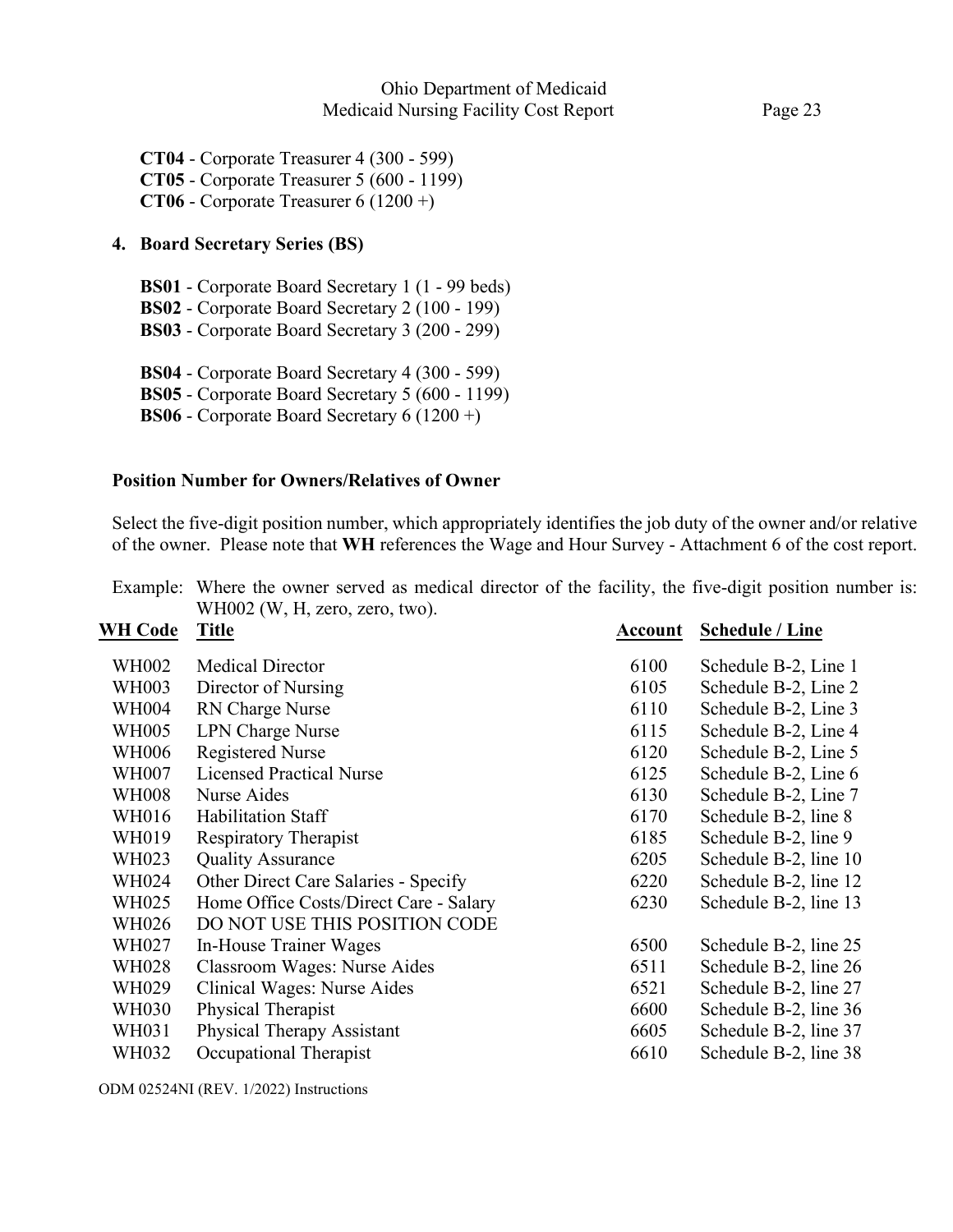| WH033        | Occupational Therapy Assistant              | 6615 | Schedule B-2, line 39 |
|--------------|---------------------------------------------|------|-----------------------|
| WH034        | Speech Therapist                            | 6620 | Schedule B-2, line 40 |
| WH035        | Audiologist                                 | 6630 | Schedule B-2, line 41 |
| WH063        | EAP Administrator - Therapy                 | 6643 | Schedule B-2, line 45 |
| WH064        | Self Funded Program Admin.-Therapy          | 6644 | Schedule B-2, line 46 |
| WH065        | <b>Staff Development - Therapy</b>          | 6645 | Schedule B-2, line 47 |
| WH036        | <b>EAP Administrator - Direct Care</b>      | 6730 | Schedule B-2, line 52 |
| WH037        | Self Funded Programs Admin. - Direct Care   | 6740 | Schedule B-2, line 53 |
| <b>WH038</b> | <b>Staff Development - Direct Care</b>      | 6750 | Schedule B-2, line 54 |
| WH039        | Dietitian                                   | 7000 | Schedule C, line 1    |
| <b>WH040</b> | Food Service Supervisor                     | 7005 | Schedule C, line 2    |
| WH041        | Dietary Personnel                           | 7015 | Schedule C, line 3    |
| WH042        | <b>EAP Administrator - Dietary</b>          | 7075 | Schedule C, line 15   |
| WH043        | Self-Funded Programs Administrator: Dietary | 7080 | Schedule C, line 16   |

# **WH Code Title Account Schedule / Line**

| <b>WH044</b> | <b>Staff Development - Dietary</b>           | 7090 | Schedule C, line 17 |
|--------------|----------------------------------------------|------|---------------------|
| <b>WH045</b> | Medical/Habilitation Records                 | 7105 | Schedule C, line 19 |
| WH046        | <b>Pharmaceutical Consultant</b>             | 7110 | Schedule C, line 20 |
| WH009        | <b>Activity Director</b>                     | 7201 | Schedule C, line 25 |
| <b>WH010</b> | <b>Activity Staff</b>                        | 7211 | Schedule C, line 26 |
| WH011        | Recreational Therapist                       | 7221 | Schedule C, line 27 |
| WH017        | Psychologist                                 | 7231 | Schedule C, line 28 |
| WH018        | Psychology Assistant                         | 7241 | Schedule C, line 29 |
| <b>WH020</b> | Social Work/Counseling                       | 7251 | Schedule C, line 30 |
| WH021        | Social Services/Pastoral Care                | 7261 | Schedule C, line 31 |
| WH014        | Habilitation Supervisor                      | 7271 | Schedule C, line 32 |
| WH013        | Program Director                             | 7281 | Schedule C, line 33 |
| <b>WH001</b> | Water and Sewage                             | 7511 | Schedule C, line 39 |
| WH047        | DO NOT USE THIS POSITION CODE                |      |                     |
| <b>WH048</b> | Other Administrative Personnel               | 7605 | Schedule C, line 44 |
| WH049        | Security Services (Salary Only)              | 7625 | Schedule C, line 48 |
| <b>WH050</b> | Laundry/Housekeeping Supervisor              | 7635 | Schedule C, line 51 |
| WH051        | Housekeeping                                 | 7640 | Schedule C, line 52 |
| <b>WH052</b> | Laundry and Linen                            | 7645 | Schedule C, line 53 |
| WH053        | Accounting                                   | 7655 | Schedule C, line 55 |
| WH054        | Data Services (Salary Only)                  | 7675 | Schedule C, line 59 |
| WH055        | Other Ancillary/Support - Specify: (Salary)  | 7690 | Schedule C, line 63 |
| WH056        | Home Office Costs/Ancillary/Support (Salary) | 7695 | Schedule C, line 64 |
| WH057        | DO NOT USE THIS POSITION CODE                |      |                     |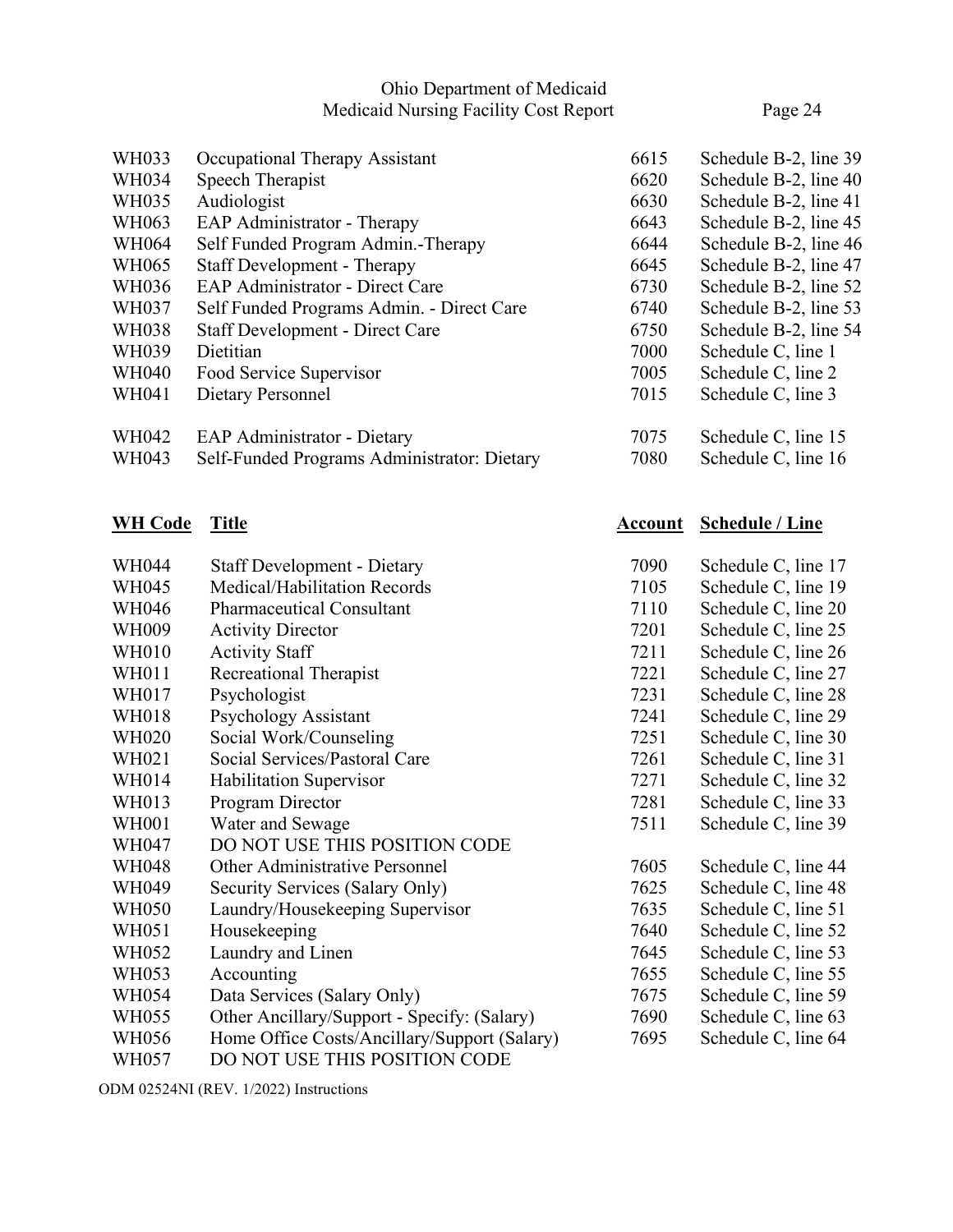| Plant Operations/Maintenance Supervisor         | 7700 | Schedule C, line 66 |
|-------------------------------------------------|------|---------------------|
| <b>Plant Operations and Maintenance</b>         | 7710 | Schedule C, line 67 |
| EAP Administrator - Ancillary/Support           | 7830 | Schedule C, line 75 |
| Self-Funded Programs Admin. - Ancillary/Support | 7840 | Schedule C, line 76 |
| Staff Development - Ancillary/Support           | 7850 | Schedule C, line 77 |
|                                                 |      |                     |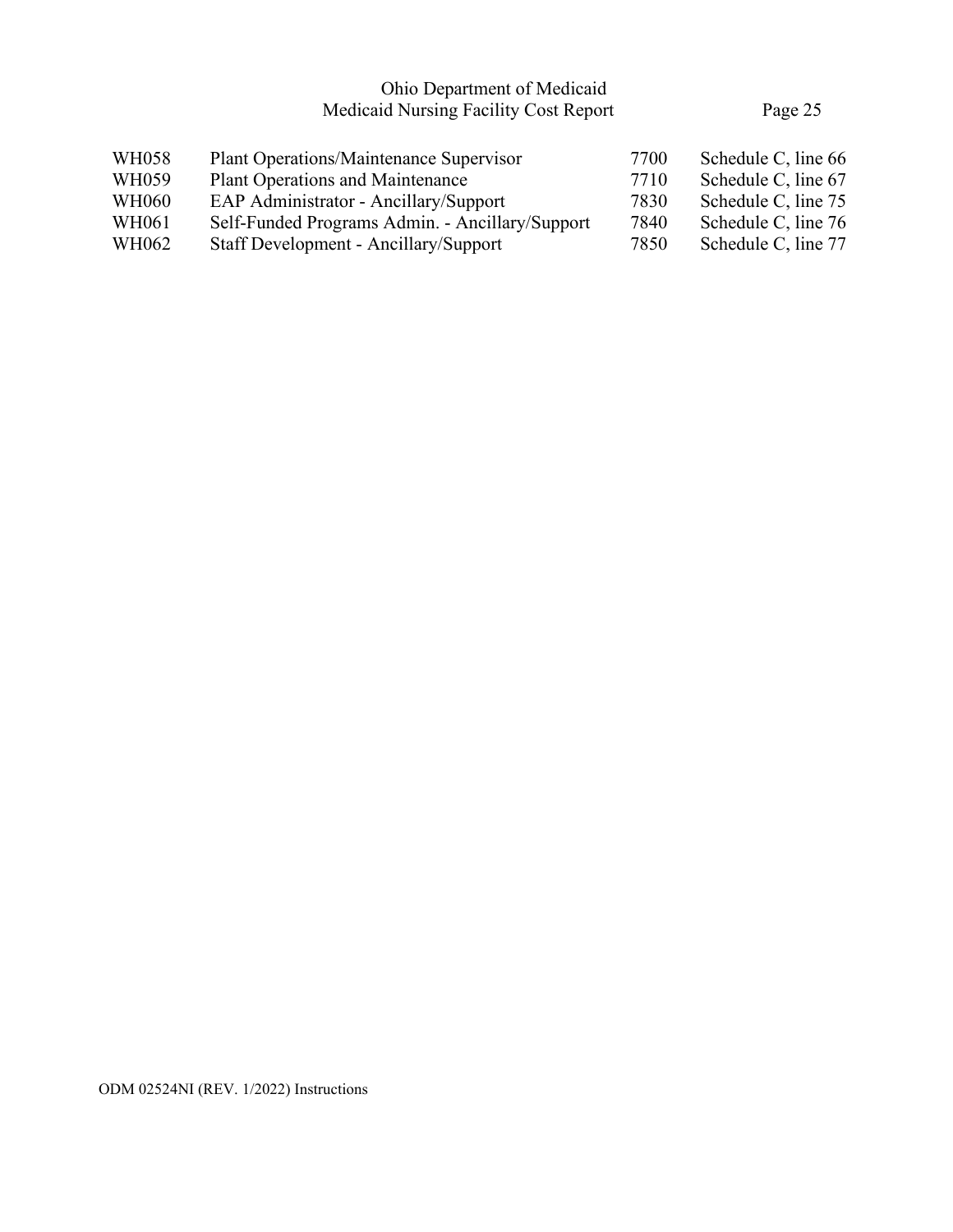## **16. Schedule C-3, Cost of Services from Related Organizations**

Complete per instructions on the form. Social Security numbers are not required for non-profit or governmental facilities.

**Related Party –** An individual or organization that, to a significant extent, has common ownership with, is associated or affiliated with, has control of, or is controlled by, the provider, as detailed below:

- (1) An individual who is a relative of an owner is a related party.
	- (a) "Relative of owner" means an individual who is related to an owner of a facility by one of the following relationships:
		- (1) Spouse;
		- (2) Natural parent, child, or sibling;
		- (3) Adopted parent, child, or sibling;
		- (4) Stepparent, stepchild, stepbrother, or stepsister;
		- (5) Father-in-law, mother-in-law, son-in-law, daughter-in-law,
			- Brother-in-law, or sister-in-law;
		- (6) Grandparent or grandchild;
		- (7) Foster caregiver, foster child, foster brother, or foster sister.
- (2) Common ownership exists when an individual or individuals possess significant ownership or equity in both the provider and the other organization. Significant ownership or equity exists when an individual or individuals possess five per cent ownership or equity in both the provider and a supplier. Significant ownership or equity is presumed to exist when an individual or individuals possess ten per cent ownership or equity in both the provider and another organization from which the provider purchases or leases real property.
- (3) Control exists when an individual or organization has the power, directly or indirectly, to significantly influence or direct the actions or policies of an organization.

**Partnership** – An association of two or more persons or entities that conduct a business for profit as coowners. A partnership cannot exist beyond the lives of the partners. The partners are taxed as individuals and are personally liable for torts and contractual obligations. Active partners are subject to self-employment tax. Each partner is viewed as the other's agent and traditionally is jointly and severally liable for the tortuous acts of any one of the partners. A contract entered into by two or more persons in which each agrees to furnish a part of the capital and labor for a business enterprise and by which each shares in some fixed proportion in profits and losses.

**Corporation** – An invisible, intangible, artificial creation of the law existing as a voluntary, chartered association of individuals that has most of the rights and duties of natural persons but with perpetual existence and limited liability. Any person, singly or jointly with others, and without regard to residence, domicile or state of incorporation may form a corporation. A "person" includes any corporation,

ODM 02524NI (REV. 1/2022) Instructions partnership, unincorporated society or association and two or more persons having a joint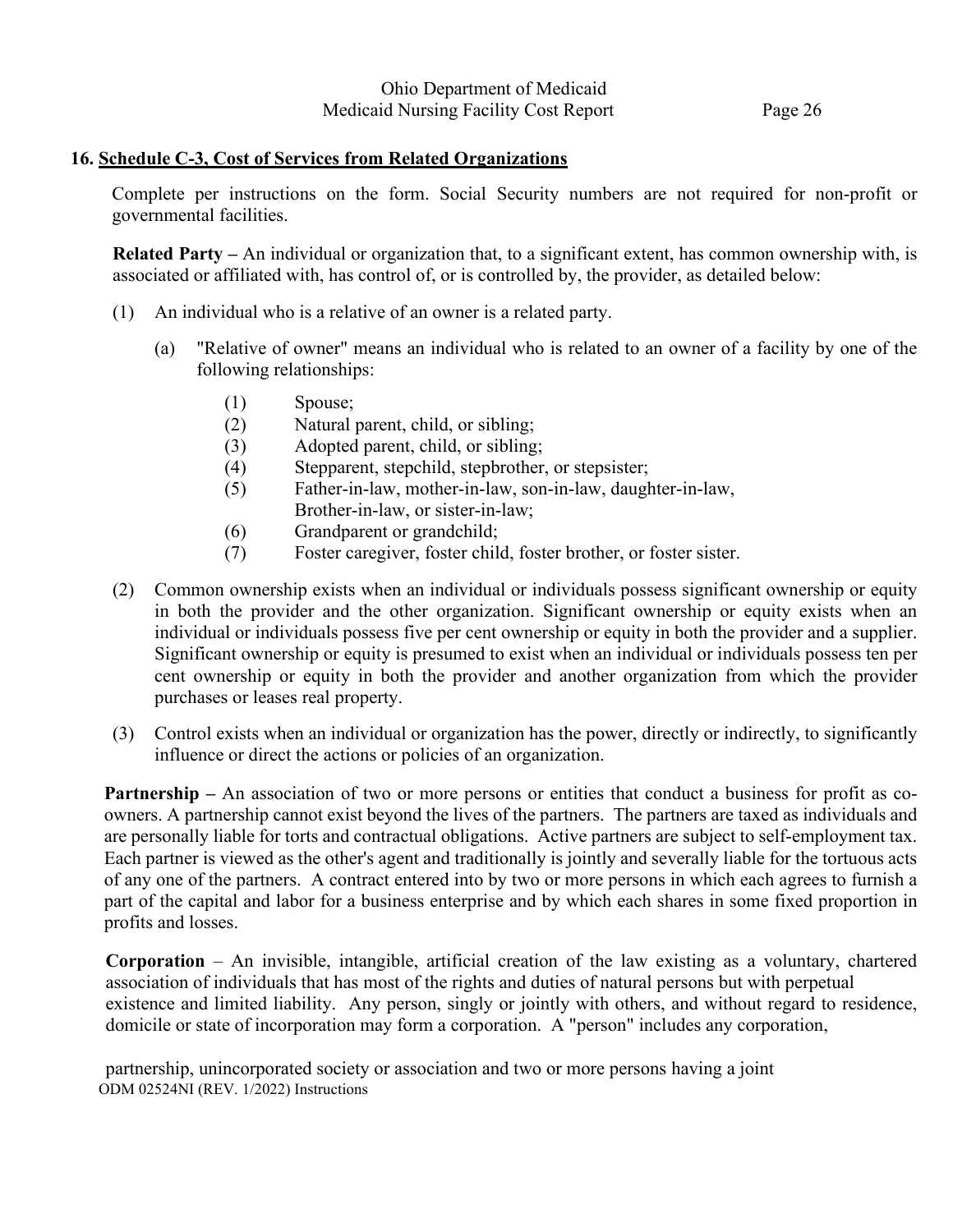or common interest. In the ORC, unless a corporation is specified as nonprofit, it is assumed to be for-profit.

**Limited Liability Company** – An unincorporated company formed under applicable state statute whose members cannot be held liable for the acts, debts, or obligations of the company and that may elect to be taxed as a partnership. A limited liability company may be formed in Ohio by any person without regard to residence, domicile or state or organization. The entity is formed when one or more persons of their authorized representatives signs and files articles of organization with the Secretary of State. The name of the limited liability company must include the words "limited liability company," "LLC," "L.L.C.," "Ltd.," "Ltd," or "Limited." A "person" includes any natural person, corporation, partnership, limited partnership, trust, estate, association, limited liability company, any custodian, nominee, trustee, executor, administrator, or other fiduciary.

#### **17. Schedule E, Balance Sheet**

Enter balances recorded in the facility's books at the beginning and at the end of the reporting period in the appropriate columns. Where the facility is a distinct part of a NF, enter total amounts applicable only to the distinct part.

#### **18. Schedule E-1, (Optional) Equity Capital of Proprietary Providers**

Schedule E-1 (Optional) is provided for computing equity.

Lines 1 through 21 – Calculate equity.

NOTE: Lines 8 through 21 – Must specifically identify any amounts entered. An example of amounts that may be included on these lines is inter-company accounts.

#### **19. Attachment 6, Wage and Hour Survey**

Complete Attachment 6 per instructions to provide necessary information on the wage and hour supplement. There must be corresponding hours listed if wages are indicated.

NOTE: Wages are to include wages for sick pay, vacation pay, and other paid time off as well as any other compensation paid to the employee. Please do not include contract wages or negative wages on this form. Except as noted below, the amounts reported in column (C) must agree to the corresponding account numbers on Schedules B-2 and C, column 1.

In circumstances involving related party transactions or adjustments due to home office wages, the amounts reported in column (C) may not agree to the corresponding account numbers on Schedules B-2 and C, column 1. If the amounts reported do not agree, please explain the reason for the difference on Attachment 3, Exhibit 5 (or greater [i.e., Exhibit 6, Exhibit 7, etc.])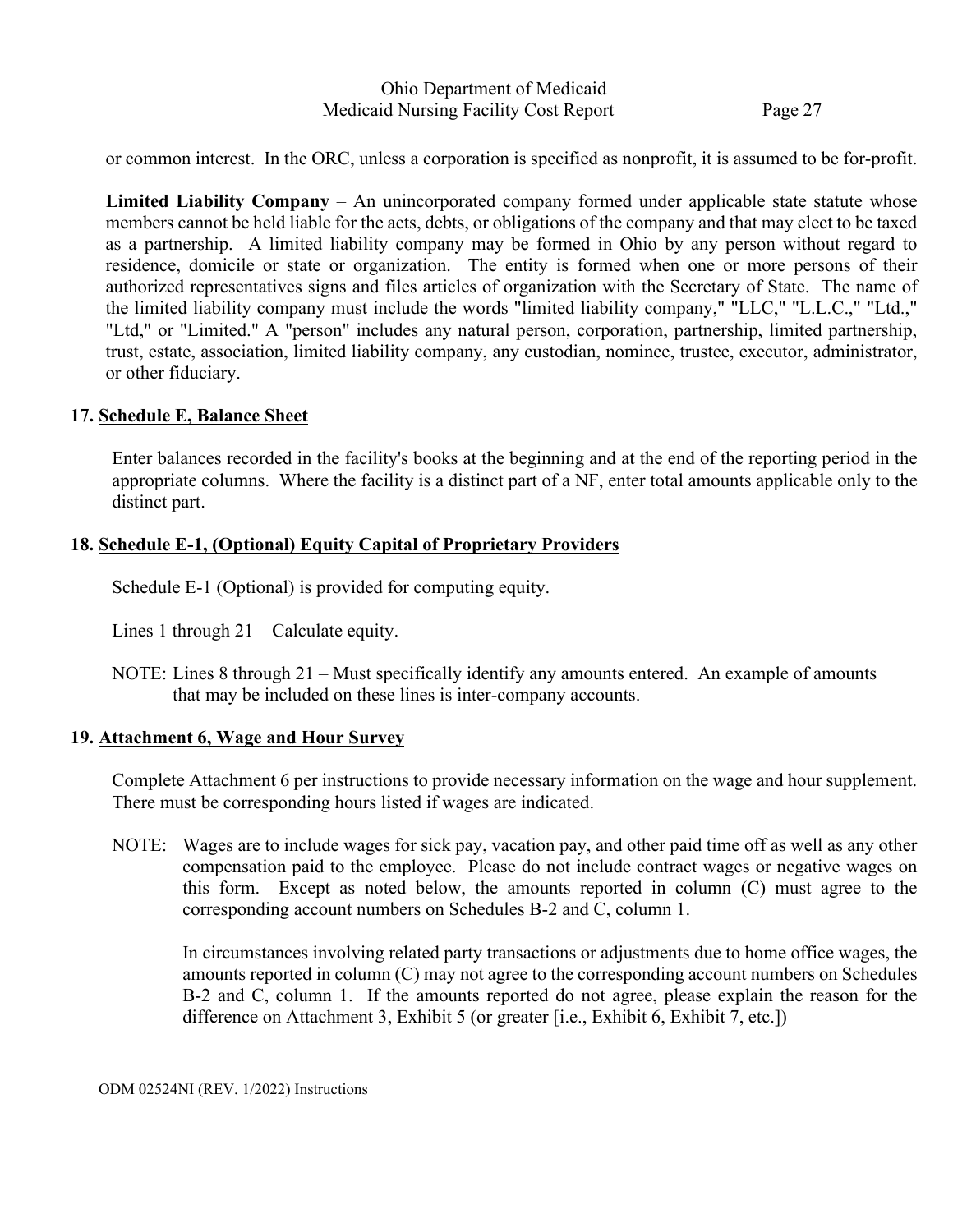# **20. Attachment 7, Addendum for Disputed Cost**

This attachment is for the reporting of costs as specified in the ORC that the provider believes should be classified differently than as reported on the cost report. Enter in the "Reclassification From" column the specific account title and chart number as entered on the cost report, as well as costs applicable to columns 1 through 3. Enter in the "Reclassification To" column the schedule, line number, and reason you believe these costs should be reclassified.

# **21. Attachment 8, Employee Retention Rate**

- Line 1 Number of employees refers to the number of people on the payroll at the beginning of the cost reporting period. For example, an employee who works 20 hours per week is counted as one employee, just as one who works 40 hours per week.
- Line  $2 Of$  the employees counted in Line 1, the number still employed at the end of the cost reporting period.
- Line  $3$  Round to 4 decimal places.

# **22. Attachment 12, Related COVID Costs and Revenues**

- Report the total revenues and expenditures including COVID costs in the cost report as normally reported.
- For each cost center, report the portion of costs as a result of COVID such as extra staffing, incentive payments, overtime, PPE, testing, vents, equipment, cleaning supplies, oxygen using the appropriate account code for these items.
	- o Using the dropdown menu, select the account.
	- o Enter the dollar amount for this account that represents the amount spent as a result of COVID.
	- o Enter justification for the expense. This field is free-form text, up to 100 characters.
- Capital Cost Center Schedule D
	- o Report depreciation and/or lease expenditures for those capital items on Schedule D-2 that were purchased as a result of COVID.
- Capital Additions/Deletions Schedule D-2
	- o For assets reported on Schedule D-2 that were purchased as a result of COVID, list those items in this table. Include acquisition cost and date acquired.
- Report the portion of revenues attributable to COVID such as grants, CARES Act funding, etc. as reported in Account 5400 on Attachment 1.

## **23. Attachment 13, HCIC Inpatient Days**

• HCIC – health care isolation center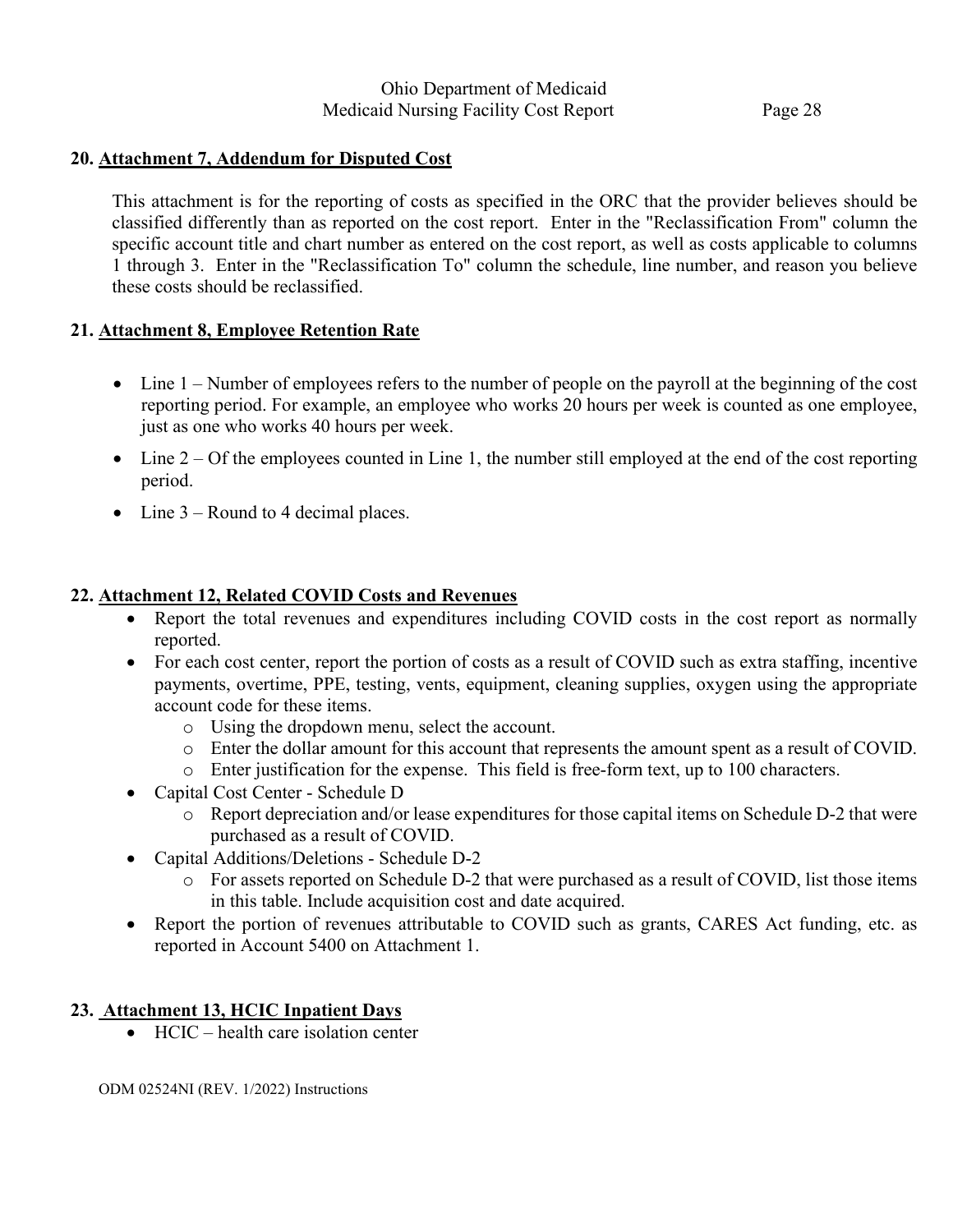• For those providers with ODM approval for HCIC beds, the following information must be reported on Attachments 13 and 14.

Inpatient days

- Report the number of Medicaid-certified beds that ODM approved as isolation and as quarantine beds.
- Report inpatient days by payer (Medicaid and other) and by isolation and quarantine.
- These days should also be reported in the appropriate column of Schedule A-1.

# **24. Attachment 14, HCIC Supplemental Information**

- Report the total revenues and expenditures including HCIC costs in the cost report as normally reported.
- For each cost center, report the portion of costs as a result of HCIC such as extra staffing, incentive payments, overtime, PPE, testing, vents, equipment, cleaning supplies, oxygen using the appropriate account code for these items.
	- o Using the dropdown menu, select the account.
	- o Enter the dollar amount for this account that represents the amount spent as a result of HCIC.
	- o Enter justification for the expense. This field is free-form text, up to 100 characters.
- Capital Cost Center Schedule D
	- o Report depreciation and/or lease costs for those capital items on Schedule D that were purchased as a result of HCIC.
- Capital Additions/Deletions Schedule D-2
	- o For assets reported on Schedule D-2 that were purchased as a result of HCIC, list those items in this table. Include acquisition cost and date acquired.
- Report the portion of revenues attributable to HCIC such as grants, CARES Act funding, etc. as reported in Account 5400 on Attachment 1.

# **25. Attachment 3, Supplemental Information**

Attach requested documentation as instructed.

# **26. Schedule A, Page 2 of 2, Certification by Officer of Provider**

Chain organizations are generally defined as multiple providers owned, leased, or through any other devise, controlled by a single organization. For Medicare and/or Medicaid purposes, a chain organization consists of a group of two or more health care facilities or at least one health care facility and any other business or entity owned, leased, or, through any other device, controlled by one organization. Chain organizations include, but are not limited to, chains operated by for-profit/proprietary organizations and chains operated by various religious, charitable, and governmental organizations. A chain organization may also include business organizations engaged in other activities not directly related to health care.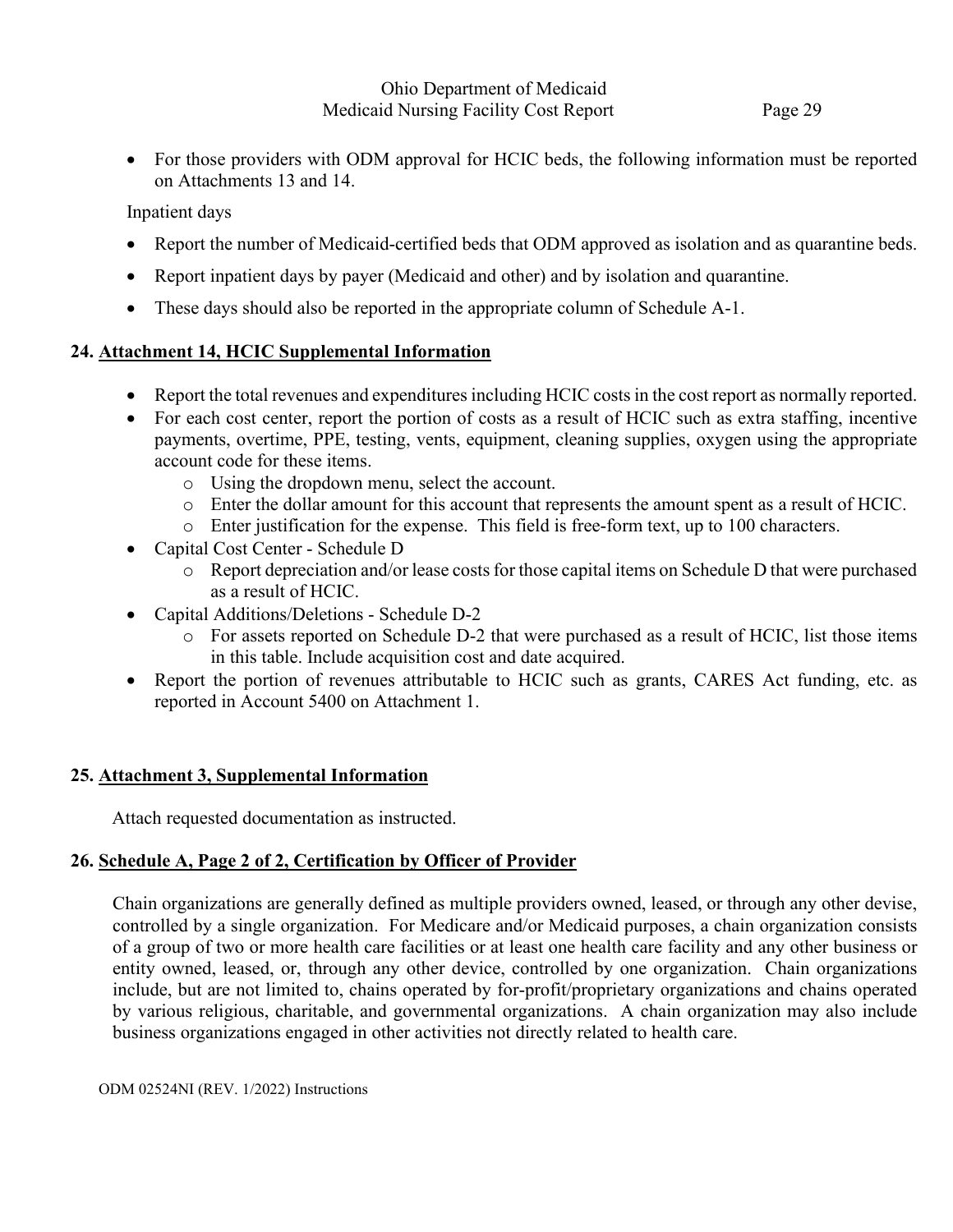The controlling organization is known as the chain "home office." Typically, the chain "home office":

- Maintains uniform procedures in each facility for handling admissions, utilization review, preparation and processing admission notices and bills, and
- Maintains and centrally controls individual provider cost reports and fiscal records.
- In addition, a major portion of the Medicare audit for each provider in the chain can be performed centrally at the chain "home office."

All providers that are currently part of a chain organization or that are joining a chain organization must complete this section with information about the chain home office.

- **A. Check Box –** If this section does not apply to this provider, check the box provided and skip to the certification section.
- **B. Chain Home Office Information** If there has been a change in the home office information since the previous cost reporting period, check "Change," and provide the effective date of the change.

Complete the appropriate fields in this section:

- Furnish the legal business name and tax identification number of the chain home office as reported to the IRS.
- Furnish the street address of the home office corporate headquarters. Do not give a P.O. Box or Drop Box address.
- **C. Provider's Affiliation to the Chain Home Office** If this section is being completed to report a change to the information previously reported about the provider's affiliation to the chain home office since the last cost reporting period, check "Change," and provide the effective date of the change.

Check all that apply to indicate how this provider is affiliated with the home office.

All cost reports submitted by the provider must contain a completed certification signed by an administrator, owner, or responsible officer. The original signature must be notarized.

If the cost report preparer is a company, complete the "Report Prepared by (Company)" line only. If the cost report is completed by an individual, complete the "Report Prepared by (Individual)" line only.